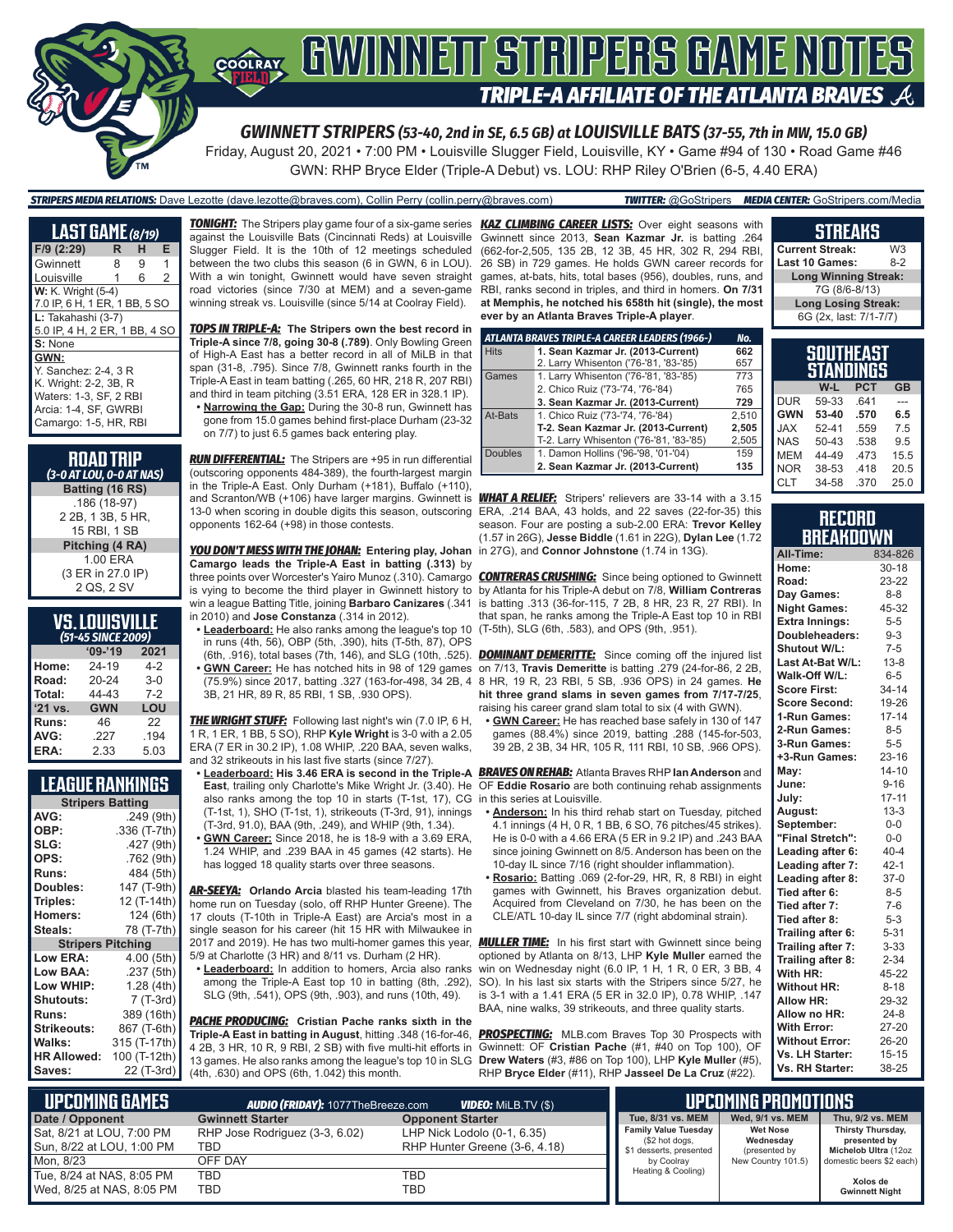

#### *FRIDAY, AUGUST 20, 2021 AT LOUISVILLE*

#### **MANAGER MATT TUIASOSOPO**

**Matt Tuiasosopo** is in his first season as Gwinnett manager and his third season as a coach in the Atlanta Braves organization in 2021. He was named the seventh manager in team history on 3/30/21. Tuiasosopo is both the youngest manager in team history (turned 35 on 5/10) and the first former Gwinnett player to manage the club (hit .221 with 19 HR, 73 RBI in 178 games from 2016-17).

Tuiasosopo made his managerial debut in 2019 with Class-A Rome, leading the club to a 65-74 record and earning Atlanta's Bobby Cox Award for minor league manager of the year. He was set to return to Rome in 2020, but was reassigned to the Braves Alternate Training Site at Coolray Field once the MiLB season was canceled.

| Tuiasosopo's Managerial Career | Games | W-L     | <b>PCT</b> | <b>Plavoffs</b> |
|--------------------------------|-------|---------|------------|-----------------|
| With Gwinnett (1 Season):      | 93    | $53-40$ | .570       |                 |
| MiLB Career (2 Seasons):       | 232   | 118-114 | .509       |                 |

*All staff bios available in the 2021 Stripers Media Guide*

|                            | EJECTIONS (4)            |                         |
|----------------------------|--------------------------|-------------------------|
| Player/Coach               | Date/Inning              | <b>Umpire</b>           |
| <b>Ryan Goins</b>          | 5/25 vs. MEM, 7th Inning | <b>HP Clint Vondrak</b> |
| <b>MGR Matt Tuiasosopo</b> | 6/3 vs. JAX, 8th Inning  | <b>HP Alex Tosi</b>     |
| <b>Travis Snider</b>       | 7/30 at MEM, 8th Inning  | HP John Bacon           |
| <b>Ryan Casteel</b>        | 8/17 at LOU, 3rd Inning  | 1B Charlie Ramos        |

| <b>TEAM DEFENSE (5TH IN TRIPLE-A EAST)</b> |                    |           |                                       |            |                                                    |           |           |  |  |  |  |  |
|--------------------------------------------|--------------------|-----------|---------------------------------------|------------|----------------------------------------------------|-----------|-----------|--|--|--|--|--|
| <b>PCT</b>                                 | G                  | <b>TC</b> | <b>PO</b>                             | A          | Е                                                  | <b>DP</b> | TP        |  |  |  |  |  |
| .982                                       | 93                 | 3303      | 2414                                  | 831        | 58                                                 | 88        |           |  |  |  |  |  |
| <b>Catchers</b>                            |                    | <b>SB</b> | <b>CS</b>                             | <b>ATT</b> | <b>PCT</b>                                         | <b>PB</b> | W-L       |  |  |  |  |  |
| Casteel, Ryan                              |                    | 1         | 0                                     | 1          | .000                                               | 1         | $1 - 1$   |  |  |  |  |  |
|                                            | Contreras, William |           | 0                                     | 12         | .000                                               | 3         | $17 - 2$  |  |  |  |  |  |
| d'Arnaud, Travis                           |                    | 2         | $\overline{2}$                        | 4          | .500                                               | U         | $5 - 1$   |  |  |  |  |  |
|                                            | Jackson, Alex      |           | 4                                     | 14         | .286                                               |           | $11 - 12$ |  |  |  |  |  |
| Lucroy, Jonathan                           |                    | 18        | 5                                     | 23         | .217                                               |           | $8 - 15$  |  |  |  |  |  |
| Martinez, Carlos                           |                    | 3         | $\Omega$                              | 3          | .000                                               |           | $2 - 1$   |  |  |  |  |  |
| Morales, Jonathan                          |                    | 10        | 5                                     | 15         | .333                                               |           | $9 - 8$   |  |  |  |  |  |
| Total:                                     |                    | 56        | 16                                    | 72         | .222                                               | 8         | 53-40     |  |  |  |  |  |
| <b>Outfield Assists (23):</b>              |                    |           |                                       |            | Waters (9), Demeritte (4), Ervin (4), Sanchez (2), |           |           |  |  |  |  |  |
|                                            |                    |           |                                       |            | Almonte (1), Inciarte (1), Pache (1), Rosario (1)  |           |           |  |  |  |  |  |
| Pitcher Pickoffs (4):                      |                    |           | Kingham (2), Y. Lopez (1), Muller (1) |            |                                                    |           |           |  |  |  |  |  |
| <b>Catcher Pickoffs (2):</b>               |                    |           | Casteel (1), Jackson (1)              |            |                                                    |           |           |  |  |  |  |  |

# **STARTS**

|     | <b>By Batting Order</b>                                                                                                                                                                                              |
|-----|----------------------------------------------------------------------------------------------------------------------------------------------------------------------------------------------------------------------|
| 1:  | Waters (62), Pache (16), Inciarte (6), Arcia (5), Almonte (1), Ervin (1), Gore (1),<br>Sanchez (1)                                                                                                                   |
| 2:  | Pache (27), Kipnis (22), Arcia (17), Rosario (8), Goins (7), Demeritte (3), Waters (3),<br>Almonte (1), Camargo (1), Ervin (1), Gore (1), Heredia (1), Sanchez (1)                                                   |
| 3:  | Arcia (43), Camargo (29), d'Arnaud (6), Demeritte (4), Jackson (3), Kipnis (3), Lucroy (3),<br>Contreras (2)                                                                                                         |
| 4:  | Camargo (41), Jackson (17), Demeritte (15), Lucroy (5), Contreras (4), Kipnis (4),<br>Almonte (3), Casteel (3), Kazmar Jr. (1)                                                                                       |
| 5:  | Contreras (20), Lucroy (13), Goins (11), Kazmar Jr. (10), Kipnis (9), Almonte (8),<br>Jackson (8), Demeritte (6), Camargo (3), Snider (2), Casteel (1), Ervin (1), Sanchez (1)                                       |
| 6:  | Goins (19), Kazmar Jr. (11), Casteel (10), Demeritte (9), Ervin (8), Snider (8),<br>Pache (6), Lucroy (5), Waters (5), Almonte (4), Sanchez (4), Contreras (3), Jackson (1)                                          |
| 7:  | Ervin (21), Kazmar Jr. (16), Goins (13), Sanchez (12), Snider (11), Pache (6),<br>Demeritte (5), Casteel (4), Morales (2), Waters (2), Almonte (1)                                                                   |
| 8:  | Sanchez (29), Morales (13), Ervin (12), Kazmar Jr. (12), Snider (8), Goins (7),<br>Casteel (5), Gore (4), Brugman (1), Martinez (1), Unroe (1)                                                                       |
| 9:  | Starting Pitchers (51), Sanchez (12), Morales (11), Ervin (4), Gore (4), Snider (4),<br>Casteel (2), Kazmar Jr. (2), Martinez (2), Unroe (1)                                                                         |
|     | <b>By Position</b>                                                                                                                                                                                                   |
| C:  | Jackson (23), Lucroy (23), Contreras (19), Morales (17), d'Arnaud (6), Martinez (3),<br>Casteel (2)                                                                                                                  |
| 1B: | Camargo (40), Casteel (21), Snider (13), Kazmar Jr. (8), Morales (6), Lucroy (2),<br>Unroe (2), Goins (1)                                                                                                            |
| 2B: | Kipnis (30), Goins (25), Sanchez (19), Kazmar Jr. (17), Arcia (1), Morales (1)                                                                                                                                       |
| 3B: | Camargo (31), Kazmar Jr. (24), Sanchez (23), Goins (10), Arcia (3), Morales (2)                                                                                                                                      |
| SS: | Arcia (56), Goins (21), Sanchez (14), Camargo (1), Kazmar Jr. (1)                                                                                                                                                    |
| LF: | Waters (29), Ervin (22), Gore (10), Almonte (9), Snider (7), Kipnis (5), Arcia (4),<br>Demeritte (3), Rosario (2), Heredia (1), Sanchez (1)                                                                          |
| CF: | Pache (51), Waters (27), Ervin (6), Inciarte (5), Rosario (4)                                                                                                                                                        |
| RF: | Demeritte (36), Ervin (19), Waters (16), Almonte (8), Snider (8), Sanchez (3), Pache (2),<br>Camargo (1)                                                                                                             |
| DH: | Contreras (10), Jackson (6), Snider (5), Demeritte (3), Kipnis (3), Casteel (2),<br>Kazmar Jr. (2), Pache (2), Rosario (2), Almonte (1), Arcia (1), Brugman (1), Camargo (1),<br>Ervin (1), Inciarte (1), Lucroy (1) |

|               | <b>VS. 2021 OPPONENTS</b> |          |              |               |         |       |              |  |  |  |  |  |  |  |
|---------------|---------------------------|----------|--------------|---------------|---------|-------|--------------|--|--|--|--|--|--|--|
|               | Home                      | Road     | <b>Total</b> |               | Home    | Road  | <b>Total</b> |  |  |  |  |  |  |  |
| <b>CLT</b>    | $5 - 1$                   | $11 - 1$ | $16 - 2$     | COL           | ---     | ---   | ---          |  |  |  |  |  |  |  |
| <b>DUR</b>    | $4 - 2$                   | $1 - 5$  | $5 - 7$      | LOU           | $4 - 2$ | $3-0$ | $7 - 2$      |  |  |  |  |  |  |  |
| <b>JAX</b>    | $1 - 5$                   | ---      | $1 - 5$      | <b>MW DIV</b> | $4 - 2$ | $3-0$ | $7 - 2$      |  |  |  |  |  |  |  |
| <b>MEM</b>    | $5 - 1$                   | $7-5$    | $12 - 6$     |               |         |       |              |  |  |  |  |  |  |  |
| <b>NAS</b>    | $6-6$                     | $0-6$    | $6 - 12$     |               |         |       |              |  |  |  |  |  |  |  |
| <b>NOR</b>    | $5 - 1$                   | $1 - 5$  | $6-6$        |               |         |       |              |  |  |  |  |  |  |  |
| <b>SE DIV</b> | $26 - 16$                 | 20-22    | 46-38        |               |         |       |              |  |  |  |  |  |  |  |

#### **LAST AT-BAT WINS** *(13)*

| The Stripers are 13-8 (.619) in games decided in the last at-bat in 2021. |                          |                                         |  |  |  |  |  |  |  |
|---------------------------------------------------------------------------|--------------------------|-----------------------------------------|--|--|--|--|--|--|--|
| Date/Opponent                                                             | <b>Score</b>             | <b>Game-Winning Play</b>                |  |  |  |  |  |  |  |
| 5/4 at Charlotte                                                          | 10-9 (12th)              | Almonte scores on E4 (Reynolds)         |  |  |  |  |  |  |  |
| 5/9 at Charlotte                                                          | 12-9 (10th)              | Camargo RBI single                      |  |  |  |  |  |  |  |
| 5/14 vs. Louisville                                                       | $2-1$ (8th)              | Arcia solo HR                           |  |  |  |  |  |  |  |
| 5/16 vs. Louisville                                                       | 5-4 $(9th)*$             | Arcia walk-off solo HR                  |  |  |  |  |  |  |  |
| 5/25 vs. Memphis                                                          | $2-1$ (9th) <sup>*</sup> | Kazmar walk-off single                  |  |  |  |  |  |  |  |
| 6/9-G2 at Memphis                                                         | $3-1$ (8th)              | Waters RBI single                       |  |  |  |  |  |  |  |
| 6/18 vs. Nashville                                                        | $8-7$ (10th)*            | Arcia scores on E4 (Hiura on Lucroy FC) |  |  |  |  |  |  |  |
| 6/30 at Durham                                                            | $2-1$ (9th)              | Pache RBI single                        |  |  |  |  |  |  |  |
| 7/18 at Charlotte                                                         | 13-12 (9th)              | Contreras RBI double                    |  |  |  |  |  |  |  |
| 8/1 at Memphis                                                            | $4-2$ (9th)              | Ervin RBI single                        |  |  |  |  |  |  |  |
| 8/6 vs. Charlotte                                                         | 4-3 $(11th)^*$           | Morales walk-off single                 |  |  |  |  |  |  |  |
| 8/8-G1 vs. Charlotte                                                      | 4-3 $(7th)^*$            | d'Arnaud walk-off single                |  |  |  |  |  |  |  |
| 8/11-G1 vs. Durham                                                        | 4-3 $(7th)^*$            | Pache walk-off single                   |  |  |  |  |  |  |  |
|                                                                           |                          |                                         |  |  |  |  |  |  |  |

*\*Denotes "walk-off" win*

# **GWINNETT PLAYERS USED** *(57 IN 2021)*

**Pitchers (32)** Anderson, Ian Arano, Victor Biddle, Jesse Bradford, Chasen Burrows, Thomas Chavez, Jesse Davidson, Tucker De La Cruz, Jasseel *Edwards Jr., Carl* Flaa, Jay *Greene, Shane*  Hernandez, Daysbel *Horacek, Mitch* Johnstone, Connor *Jones, Nate* Kelley, Trevor *Tice,Ty*

Kingham, Nolan Lee, Dylan Lopez, Yoan Martin, Chris Minter, A.J. Muller, Kyle Newcomb, Sean Roark, Tanner Rodriguez, Jose Santana, Edgar Toussaint, Touki Webb, Jacob *Wilson, Bryse* Wright, Kyle Ynoa, Huascar Kipnis, Jason

Almonte, Abraham Arcia, Orlando *Brugman, Jaycob* Camargo, Johan Casteel, Ryan Contreras, William d'Arnaud, Travis Demeritte, Travis Ervin, Phillip Goins, Ryan Gore, Terrance Heredia, Guillermo *Inciarte, Ender Jackson, Alex* Kazmar Jr., Sean

*Lucroy, Jonathan* Martinez, Carlos Morales, Jonathan Pache, Cristian Rosario, Eddie Sanchez, Yolmer Snider, Travis Unroe, Riley Waters, Drew

*Italics = Player no longer in Braves organization*

#### **BASS-LANTA**

OF Abraham Almonte RHP Ian Anderson INF/OF Orlando Arcia LHP Jesse Biddle INF Johan Camargo RHP Jesse Chavez C William Contreras C Travis d'Arnaud LHP Tucker Davidson RHP Carl Edwards Jr.

**30 players have played for both Gwinnett and Atlanta in 2021:** RHP Jay Flaa RHP Shane Greene OF Guillermo Heredia OF Ender Inciarte C Alex Jackson RHP Nate Jones INF Sean Kazmar Jr. C Jonathan Lucroy RHP Chris Martin LHP A.J. Minter

LHP Kyle Muller (Debut) LHP Sean Newcomb OF Cristian Pache RHP Edgar Santana RHP Ty Tice RHP Touki Toussaint RHP Jacob Webb RHP Bryse Wilson RHP Kyle Wright RHP Huascar Ynoa

# **ATLANTA BRAVES REHAB ASSIGNMENTS** *(10 IN 2021)*

**Player Injury (IL Date)** 

RHP Chris Martin RT Shoulder Inflammation (4/7) 5/5-5/11<br>OF Ender Inciarte Strained LT Hamstring (4/17) 5/6-5/12 OF Ender Inciarte Strained LT Hamstring (4/17)<br>OF Guillermo Heredia RT Hamstring Inflammation (5) RT Hamstring Inflammation  $(5/1)$  5/14 C Alex Jackson Strained LT Hamstring (5/2) 5/21-6/9, 6/30-7/20 OF Cristian Pache RT Hamstring Inflammation (5/14) 5/29-6/1<br>RHP Touki Toussaint RT Shoulder Strain (3/26) 6/22-7/15 RHP Touki Toussaint RT Shoulder Strain (3/26) 6/22-7/15<br>C. Travis d'Arnaud C. Torn LT Thumb Ligament (5/2) 6/10-8/10 Torn LT Thumb Ligament (5/2) RHP Ian Anderson RT Shoulder Inflammation (7/16) 8/5-<br>RHP Huascar Ynoa Fractured RT Hand (5/17) 8/6-8/16 RHP Huascar Ynoa Fractured RT Hand (5/17)<br>OF Eddie Rosario RT Abdominal Strain (7/7) RT Abdominal Strain (7/7) 8/10-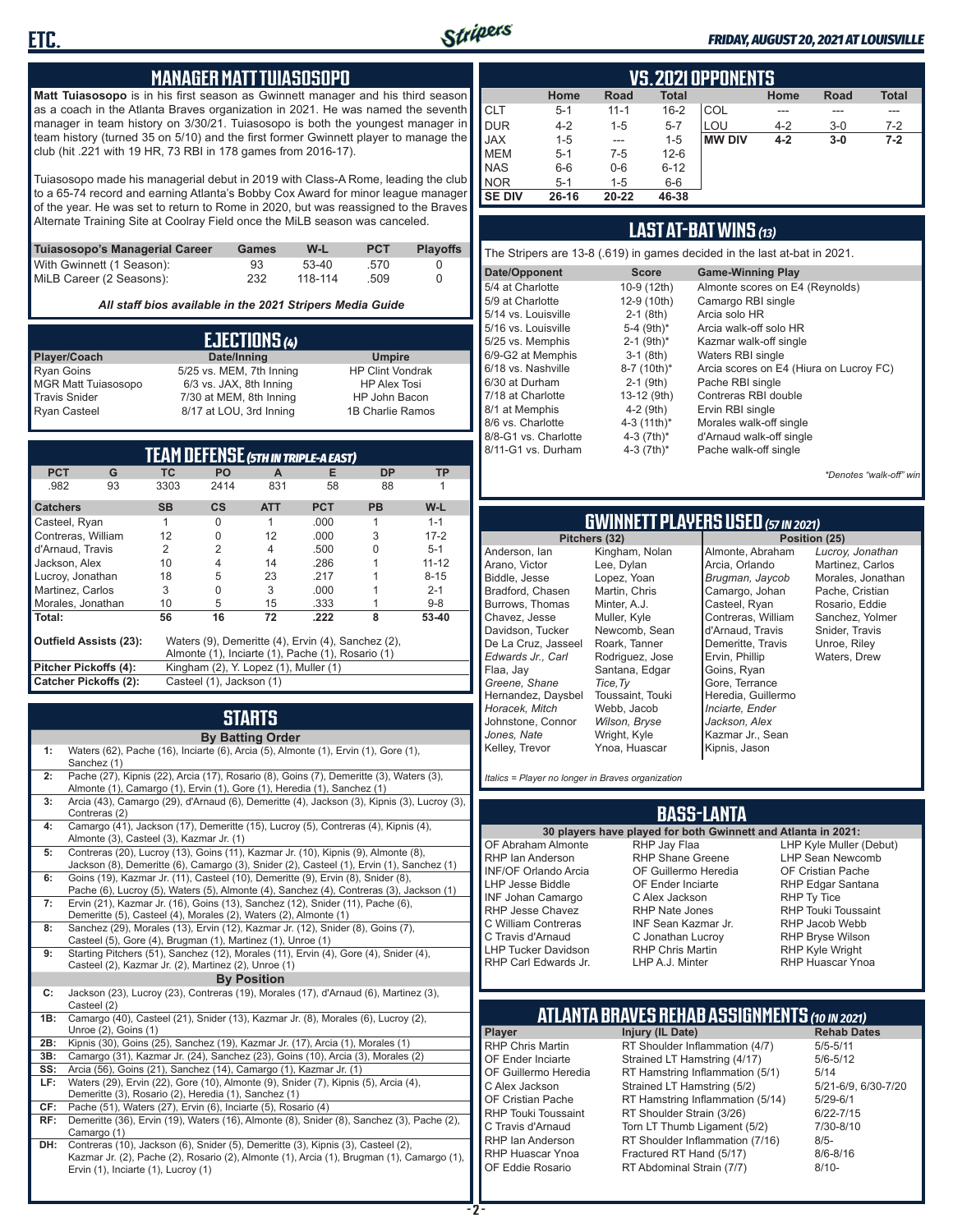### **STARTING PITCHER**



#### *FRIDAY, AUGUST 20, 2021 AT LOUISVILLE*

# **59****bryce elder**

**B/T:** R/R **BORN:** 5/19/99 in Decatur, Texas (Age 22) **ACQUIRED:** Braves' 5th round pick (156th overall) in the 2020 June **WT:** 220 draft out of the University of Texas at Austin.

*TONIGHT'S START:* Elder makes his Triple-A debut in game four of a six-game series at Louisville ... Is the third Stripers pitcher to make his Triple-A debut as a starter this season, joining **Kyle Muller** (5/4 at CLT) and **Nolan Kingham** (6/29 at DUR) ... Is the first member of Atlanta's 2020 draft class to reach Gwinnett ... The 2021 season is his professional debut, is a combined 9-2 with a 2.94 ERA (33 ER in 101.0 IP) and .210 BAA in 18 starts between High-A Rome and Double-A Mississippi.

**PROSPECTING:** Currently ranked the Atlanta Braves' No. 11 prospect by MLB.com ... Began the season ranked as the No. 16 prospect in the Braves' organization by *Baseball America.*

*2021 WITH MISSISSIPPI:* Joined the M-Braves on 6/29 ... Earned his first Double-A win on 7/4 at Montgomery (5.0 IP, 1 ER, 2 BB, 5 SO) ... On 7/10 vs. Pensacola, pitched 7.0 hitless innings and combined with Daysbel Hernandez (2.0 IP, 0 H) on a no-hitter in a 6-0 victory ... ... **Named Double-A South Pitcher of the Week for 7/5-7/11 (2-0, 0.75 ERA, 0.67 WHIP, .061 BAA in 2 starts) and Double-A South Pitcher of the Month for July (4-1, 2.73 ERA, 0.88 WHIP, .140 BAA in 5 starts)** ... Tossed his first career complete game on 7/28 at Pensacola (7.0 IP, 3 H, 2 R, 2 ER, 1 HR, 3 BB, 9 SO in 4-1 win) ... Won his final four starts with Mississippi from 7/28-8/14, posting a 2.77 ERA (8 ER in 26.0 IP), .096 WHIP, and .208 BAA in that span.

*2021 WITH ROME:* Began professional career with High-A Rome, serving as the club's Opening Night starter on 5/4 at Winston-Salem ... Earned his first professional win in his fourth start on 5/21 vs. Bowling Green (6.1 IP, 5 H, 1 ER, 0 BB, 7 SO) ... Struck out a career-high 10 batters over 6.0 IP in a no-decision on 6/3 at Bowilng Green ... Went 1-1 with a 1.40 ERA (3 ER in 19.1 IP), 1.03 WHIP, and .194 BAA in his final four starts with the R-Braves from 6/3-6/22.

*COLLEGE CAREER:* Pitched three seasons (2018-20) for the University of Texas ... Went 10-6 with a 3.42 ERA (55 ER in 144.2 IP) and 149 strikeouts over 39 games (18 starts) ... In his abbreviated junior season in 2020, earned Collegiate Baseball Second Team All-American honors after posting a 2.08 ERA and striking out 32 in four starts.

|              | <b>ELDER'S OVERALL STATS</b> |         |       |       |           |           |     |            |             |  |  |  |  |
|--------------|------------------------------|---------|-------|-------|-----------|-----------|-----|------------|-------------|--|--|--|--|
| Year         | Team                         | W-L     | ERA   | G/GS  | <b>HR</b> | <b>BB</b> | SΟ  | <b>BAA</b> | <b>WHIP</b> |  |  |  |  |
| 2021         | Rome $(A+)$                  | $2 - 1$ | 2.60  | 9/9   |           | 20        | 55  | .224       | 1.29        |  |  |  |  |
|              | Mississippi (AA)             | $7-1$   | 3 2 1 | 9/9   |           | 17        | 60  | .198       | 1.00        |  |  |  |  |
|              | Gwinnett (AAA)               | 0-0     | -.--  | 0/0   |           | 0         |     | $-$        | 0.00        |  |  |  |  |
| MiLB Career: |                              | $9-2$   | 2.94  | 18/18 | 9         | 37        | 115 | 210        | 1.13        |  |  |  |  |
| MLB Career:  |                              | 0-0     |       | 0/0   |           | 0         |     | ---        | 0.00        |  |  |  |  |

| <b>ELDER'S 2021 SPLITS</b> |                     |                  |                       |  |  |  |  |  |  |  |  |
|----------------------------|---------------------|------------------|-----------------------|--|--|--|--|--|--|--|--|
| Home:                      | 3-2, 2.43 ERA (7G)  | Road:            | 6-0, 3.28 ERA (11G)   |  |  |  |  |  |  |  |  |
| Day:                       | 1-1, 3.18 ERA (3G)  | Night:           | 8-1, 2.89 ERA (15G)   |  |  |  |  |  |  |  |  |
| <b>Starter:</b>            | 9-2, 2.94 ERA (18G) | <b>Reliever:</b> | $0-0, - -$ ERA $(0G)$ |  |  |  |  |  |  |  |  |
| Vs. LHB:                   | .220 BAA, 5 HR      | Vs. RHB:         | .202 BAA, 4 HR        |  |  |  |  |  |  |  |  |

| <b>ELDER vs. LOUISVILLE</b> |       |            |  |           |     |  |    |           |           |    |  |  |
|-----------------------------|-------|------------|--|-----------|-----|--|----|-----------|-----------|----|--|--|
|                             | W-L   | <b>ERA</b> |  | <b>GS</b> | IP  |  | ER | <b>HR</b> | <b>BB</b> | SΟ |  |  |
| 2021:                       | $0-0$ | $ -$       |  |           | 0.0 |  |    |           |           |    |  |  |
| Career:                     | 0-0   | $- - -$    |  |           | 0.0 |  |    |           |           |    |  |  |

| <b>ELDER'S HIGHS &amp; LOWS</b>                             |                            |                                    |  |  |  |  |  |  |  |  |
|-------------------------------------------------------------|----------------------------|------------------------------------|--|--|--|--|--|--|--|--|
|                                                             | <b>Season</b>              | Career (MiLB and MLB)              |  |  |  |  |  |  |  |  |
| IP:                                                         | 7.0 (5x, last: 8/3 at BIR) | 7.0 (5x, last: 8/3/21, MIS at BIR) |  |  |  |  |  |  |  |  |
| $\vert$ so:                                                 | 10 (6/3 at BG)             | 10 (6/3/21, ROM at BG)             |  |  |  |  |  |  |  |  |
| BB:                                                         | 4 (4x, last: 7/10 vs. PNS) | 4 (4x, last: 7/10/21, MIS vs. PNS) |  |  |  |  |  |  |  |  |
| $\left  \begin{matrix} H & H \\ E & H \end{matrix} \right $ | 9 (8/3 at BIR)             | 9 (8/3/21, MIS at BIR)             |  |  |  |  |  |  |  |  |
|                                                             | 5 (2x, last: 7/22 vs. BLX) | 5 (2x, last: 7/22/21, MIS vs. BLX) |  |  |  |  |  |  |  |  |
| Low-Hit CG:                                                 | No 9.0 IP CG               | No 9.0 IP CG                       |  |  |  |  |  |  |  |  |
| Low-ER CG:                                                  | No 9.0 IP CG               | No 9.0 IP CG                       |  |  |  |  |  |  |  |  |

| <b>ELDER AT THE PLATE</b>                                    |     |  |  |  |  |  |  |  |  |  |  |  |
|--------------------------------------------------------------|-----|--|--|--|--|--|--|--|--|--|--|--|
| AVG.<br>3B<br><b>RBI</b><br><b>BB</b><br>HR<br>AВ<br>2B<br>н |     |  |  |  |  |  |  |  |  |  |  |  |
| 2021 w/GWN:                                                  | --- |  |  |  |  |  |  |  |  |  |  |  |
| <b>MiLB Career:</b>                                          | --- |  |  |  |  |  |  |  |  |  |  |  |
| MLB Career:                                                  | --- |  |  |  |  |  |  |  |  |  |  |  |

|            | <b>ELDER'S 2021 STARTS (ALL LEVELS)</b> |               |     |          |   |           |           |           |           |       |                     |          |                                                    |
|------------|-----------------------------------------|---------------|-----|----------|---|-----------|-----------|-----------|-----------|-------|---------------------|----------|----------------------------------------------------|
| Team       | Date/Opp.                               | <b>Result</b> | IP  | н        | R | <b>ER</b> | <b>HR</b> | <b>BB</b> | <b>SO</b> | NP-S  | <b>Opp. Starter</b> | Final    | <b>Notes</b>                                       |
| <b>ROM</b> | 5/4 at WS                               | <b>ND</b>     | 4.2 |          | 5 | 5         |           | 4         | 6         | 79-48 | Davis Martin        | W. 11-5  | First career MiLB start on Opening Night.          |
| <b>ROM</b> | 5/9 at WS                               | <b>ND</b>     | 5.0 | 4        | 3 |           |           |           |           | 76-48 | Davis Martin        | $L, 1-2$ | Two unearned runs due to three Rome errors.        |
| <b>ROM</b> | 5/15 at GBO                             | <b>ND</b>     | 3.2 | 4        |   |           |           | 4         | 6         | 75-40 | Omar Cruz           | L. 5-6   | Exited with 1-0 deficit, Rome lost in 10 innings.  |
| <b>ROM</b> | 5/21 vs. BG                             | W, 1-0        | 6.1 | 5        |   |           | $\Omega$  |           |           | 75-51 | Michael Mercado     | W, 6-1   | Retired eight straight batters after allowing run. |
| <b>ROM</b> | 5/28 vs. GVL                            | <b>ND</b>     | 6.0 | 4        | 2 |           | $\Omega$  | 4         | 5         | 91-52 | Jay Groome          | W. 4-3   | Rome won on walk-off single in 10th inning.        |
| <b>ROM</b> | $6/3$ at BG                             | <b>ND</b>     | 6.0 | 5        |   | $\Omega$  | $\Omega$  | 2         | 10        | 85-56 | Peyton Battenfield  | L. 1-3   | Struck out five of first six batters faced.        |
| <b>ROM</b> | 6/8 vs. ASH                             | <b>ND</b>     | 2.1 |          | 0 | $\Omega$  | $\Omega$  | O         | 3         | 28-21 | Mark Moclair        | W. 8-4   | Faced just eight batters before early exit.        |
| <b>ROM</b> | 6/13 vs. ASH                            | $L. 1-1$      | 6.0 | 6        | 4 | 3         |           | 3         | 4         | 81-57 | Mark Moclair        | $L.0-9$  | Three of six hits allowed went for extra-bases.    |
| <b>ROM</b> | 6/22 at ABD                             | W. 2-1        | 5.0 | 2        | 0 | $\Omega$  | $\Omega$  | 3         |           | 83-51 | Jake Prizina        | W. 14-0  | Started with 5-0 lead after the top of the 1st.    |
| <b>MIS</b> | 6/29 at MTG                             | <b>ND</b>     | 4.0 |          | 4 | 4         | $\Omega$  |           | 5         | 83-49 | Peyton Battenfield  | W. 7-6   | Three of four runs allowed in the 1st inning.      |
| <b>MIS</b> | 7/4 at MTG                              | W. 1-0        | 5.0 | 2        |   |           | $\Omega$  | 2         | 5         | 74-42 | Adrian De Horta     | W. 6-2   | Allowed just two singles for first Double-A win.   |
| <b>MIS</b> | 7/10 vs. PNS                            | W. 2-0        | 7.0 | $\Omega$ | 0 | $\Omega$  | $\Omega$  | 4         | 6         | 89-44 | Zach McCamblev      | W, 6-0   | Daysbel Hernandez finished no-hitter for MIS.      |
| <b>MIS</b> | 7/16 at TNS                             | W. 3-0        | 7.0 | 4        | 2 |           |           | 3         | 5         | 94-57 | <b>Cam Sanders</b>  | W. 6-4   | Tossed 4.0 scoreless innings after allowing HR.    |
| <b>MIS</b> | 7/22 vs. BLX                            | $L, 3-1$      | 7.0 | 6        | 5 | 5         |           |           | 5         | 90-63 | Nick Bennett        | L, 4-5   | Most runs allowed since 5/4 (ROM at WS).           |
| <b>MIS</b> | 7/28 at PNS                             | W. 4-1        | 7.0 | 3        | 2 | 2         |           | 3         | 9         | 89-55 | Max Mever           | W. 5-2   | Game called in top of 8th due to lightning.        |
| <b>MIS</b> | 8/3 at BIR                              | W. 5-1        | 7.0 | 9        | 4 | 4         |           |           | 9         | 95-70 | Peyton Battenfield  | W. 7-4   | Allowed one hit over final 3.0 innings pitched.    |
| <b>MIS</b> | 8/8 at BIR                              | W. 6-1        | 6.0 | 5        | 2 |           |           |           |           | 90-58 | Davis Martin        | W. 5-2   | Collected sixth win in last seven starts.          |
| <b>MIS</b> | 8/14 vs. BLX                            | W. 7-1        | 6.0 | 3        | 0 | 0         | $\Omega$  | O         | 9         | 85-54 | Lucas Erceg         | W. 4-0   | Escaped bases-loaded jam with no outs in 3rd.      |

| <b>STRIPERS STARTING PITCHERS (13 IN 2021)</b> |           |            |           |               |         |                             |                            |                                                    |  |  |  |
|------------------------------------------------|-----------|------------|-----------|---------------|---------|-----------------------------|----------------------------|----------------------------------------------------|--|--|--|
| <b>Pitcher</b>                                 | W-L       | <b>ERA</b> | <b>GS</b> | QS            |         | <b>Team W-L Run Support</b> | <b>Last Gwinnett Start</b> | <b>Final Line</b>                                  |  |  |  |
| Anderson, Ian                                  | $0 - 0$   | 4.66       | 3         | $\Omega$      | $2 - 1$ | $2.00$ RPG $(6$ Tot.)       | 8/17 at LOU (ND)           | 4.1 IP, 4 H, 0 R, 1 BB, 6 SO (76p/45s)             |  |  |  |
| Burrows. Thomas                                | $0 - 0$   | 0.00       |           | 0             | $1 - 0$ | $0.00$ RPG $(0$ Tot.)       | 7/21-G1 vs. NOR (ND)       | 1.0 IP, 0 H, 1 R, 0 ER, 3 BB, 2 SO (32p/13s)       |  |  |  |
| Davidson, Tucker                               | $2 - 1$   | 0.90       | 3         | 3             | $2 - 1$ | 5.33 RPG (16 Tot.)          | 5/23 at NAS (L)            | 6.0 IP, 1 H, 1 R, 1 ER, 1 BB, 9 SO, 1 HR (82p/51s) |  |  |  |
| De La Cruz, Jasseel                            | $0 - 3$   | 7.02       | 15        | 0             | $8 - 7$ | 2.27 RPG (34 Tot.)          | 8/14 vs. DUR (L)           | 0.0 IP, 3 H, 3 R, 3 ER, 1 BB, 0 SO, 1 WP (19p/10s) |  |  |  |
| Johnstone, Connor                              | $1-6$     | 7.16       | 11        | 0             | $4 - 7$ | 1.82 RPG (20 Tot.)          | 7/31 at MEM (ND)           | 2.0 IP, 1 H, 0 R, 0 BB, 1 SO (27p/15s)             |  |  |  |
| Kingham, Nolan                                 | $0 - 4$   | 8.89       | 6         | $\Omega$      | $2 - 4$ | 1.33 RPG (8 Tot.)           | 8/15 vs. DUR (L)           | 5.0 IP, 9 H, 6 R, 6 ER, 2 BB, 3 SO, 1 HR (93p/56s) |  |  |  |
| Muller, Kyle                                   | $3-2$     | 3.42       | 10        | 3             | $8 - 2$ | 4.20 RPG (42 Tot.)          | 8/18 at LOU (W)            | 6.0 IP, 1 H, 1 R, 0 ER, 3 BB, 4 SO (89p/54s)       |  |  |  |
| Roark, Tanner                                  | $0 - 0$   | 0.00       | 2         | $\Omega$      | $2 - 0$ | 4.00 RPG (8 Tot.)           | 7/25 vs. NOR (ND)          | 3.0 IP, 1 H, 0 R, 0 BB, 3 SO, 1 HBP (32p/23s)      |  |  |  |
| Rodriguez, Jose                                | $3 - 3$   | 6.34       | 10        | $\Omega$      | $5-5$   | 2.70 RPG (27 Tot.)          | 8/12 vs. DUR (W)           | 5.2 IP, 3 H, 0 R, 1 BB, 5 SO (78p/48s)             |  |  |  |
| Toussaint. Touki                               | $2 - 1$   | 4.32       | 4         | $\mathcal{P}$ | $2 - 2$ | 3.50 RPG (14 Tot.)          | 7/13 at CLT (W)            | 6.0 IP, 3 H, 2 R, 2 ER, 3 BB, 7 SO, 1 HR (89p/54s) |  |  |  |
| Wilson, Brvse                                  | $4 - 2$   | 4.47       | 9         | 3             | $6 - 3$ | 3.00 RPG (27 Tot.)          | 7/7 vs. NAS (ND)           | 5.0 IP, 8 H, 5 R, 5 ER, 2 BB, 2 SO, 2 HR (81p/50s) |  |  |  |
| Wright, Kyle                                   | $5 - 4$   | 3.46       | 17        | 6             | $9 - 8$ | 2.35 RPG (40 Tot.)          | 8/19 at LOU (W)            | 7.0 IP, 6 H, 1 R, 1 ER, 1 BB, 5 SO (86p/57s)       |  |  |  |
| Ynoa, Huascar                                  | $0-0$     | 4.32       | 2         | $\Omega$      | $2 - 0$ | 2.50 RPG (5 Tot.)           | 8/11-G2 vs. DUR (ND)       | 4.2 IP, 4 H, 3 R, 3 ER, 4 BB, 7 SO, 1 WP (83p/51s) |  |  |  |
| Total:                                         | $20 - 26$ | 4.88       | 93        | 17            | 53-40   | 2.66 RPG (247 Tot.)         |                            |                                                    |  |  |  |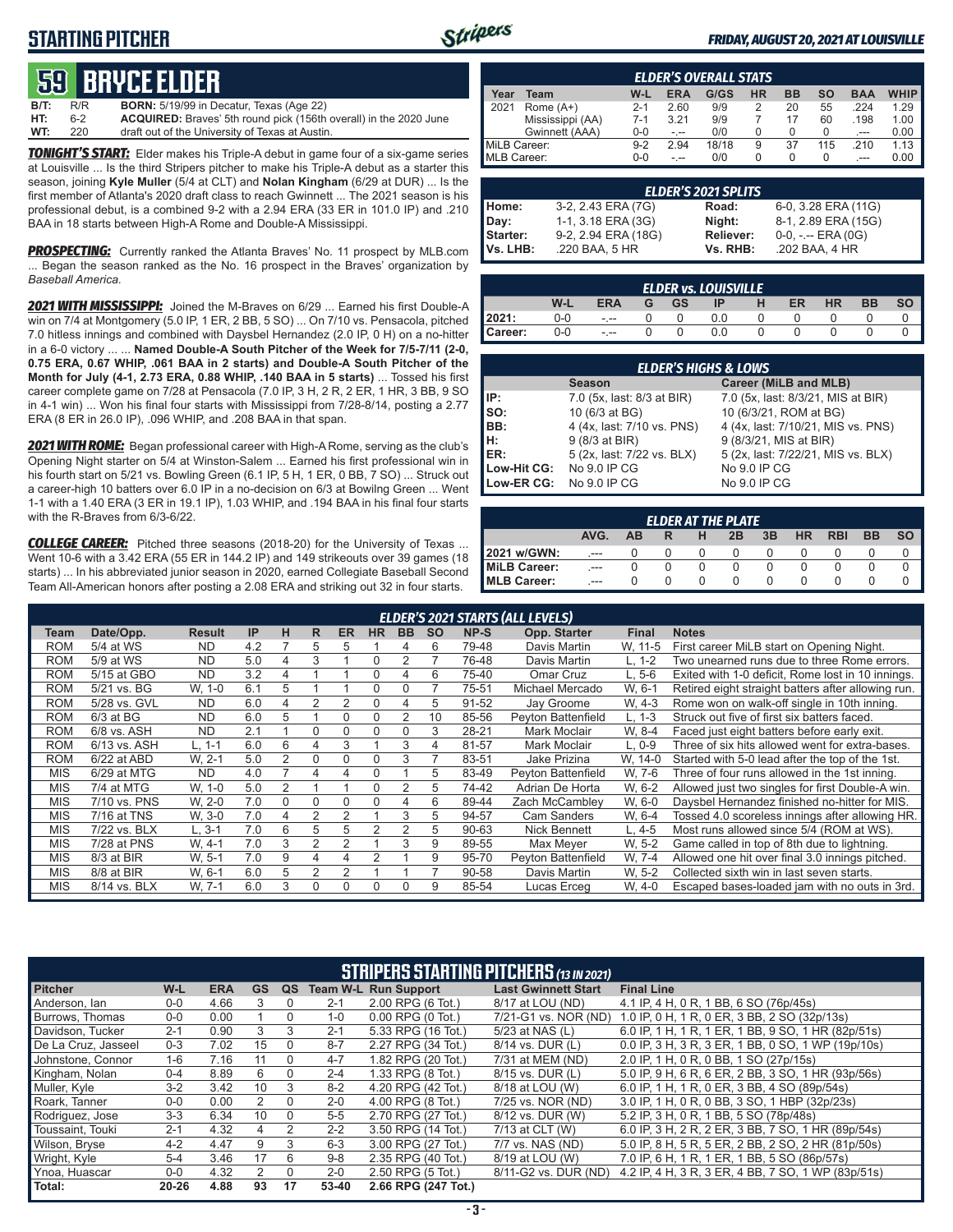#### **BULLPEN**



#### *FRIDAY, AUGUST 20, 2021 AT LOUISVILLE*

|                  |                                 |      | <b>STRIPERS PITCHING BREAKDOWN</b> |             |     |                                 |     |           |            |                       |          |            | <b>PITCHING BY MONTH</b> |     |     |    |     |                 |            |
|------------------|---------------------------------|------|------------------------------------|-------------|-----|---------------------------------|-----|-----------|------------|-----------------------|----------|------------|--------------------------|-----|-----|----|-----|-----------------|------------|
|                  | W-L                             | ERA  | <b>IP</b>                          | R           | ER  | ΗR                              | BB  | <b>SO</b> | <b>BAA</b> |                       | W-L      | <b>ERA</b> | IP                       | R   | ER  | HR | BB  | <b>SO</b>       | <b>BAA</b> |
| <b>Starters:</b> | $20 - 26$                       | 4.88 | 396.2                              | 229         | 215 | 56                              | 160 | 393       | 260        | May:                  | 14-10    | 3.50       | 211.0                    | 90  | 82  | 28 | 65  | 240             | .222       |
| Relievers:       | $33 - 14$                       | 3.15 | 408.0                              | 160         | 143 | 44                              | 155 | 474       | 214        | June:                 | $9 - 16$ | 4.55       | 213.2                    | 115 | 108 | 26 | 94  | 223             | 263        |
| Total:           | 53-40                           | 4.00 | 804.2                              | 389         | 358 | 100                             | 315 | 867       | 237        | July:                 | 17-11    | 4.50       | 242.0                    | 131 | 121 | 37 | 100 | 26 <sup>1</sup> | .240       |
|                  | <b>Saves/Opp: 22/35 (62.9%)</b> |      |                                    | Holds: $43$ |     | <b>IR/Scored:</b> 71/24 (33.8%) |     |           |            | August:<br>September: | $13 - 3$ | 3.07       | 138.0                    | 53  |     | 9  | 56  | 143             | .216       |

|                     | RELIEF SUMMARY (CURRENT STRIPERS ONLY, GWINNETT STATS ONLY) |            |    |           |                          |        |              |                    |                                                    |                         |
|---------------------|-------------------------------------------------------------|------------|----|-----------|--------------------------|--------|--------------|--------------------|----------------------------------------------------|-------------------------|
| <b>Pitcher</b>      | W-L                                                         | <b>ERA</b> | G  | <b>GF</b> | <b>HLD</b>               | SV/OPP | <b>IR/RS</b> | <b>Last Outing</b> | <b>Last Final Line</b>                             | <b>Scoreless Streak</b> |
| Arano, Victor       | $1 - 1$                                                     | 3.20       | 24 | 8         | 4                        | 2/4    | 3/0          | 8/15 vs. DUR       | 1.0 IP, 0 H, 0 R, 0 BB, 0 SO (9p/6s)               | 1G (1.0 IP)             |
| Biddle, Jesse (L)   | $0 - 1$                                                     | 1.61       | 22 |           | 5                        | 0/1    | 9/3          | 8/18 at LOU        | Hold, 1.0 IP, 0 H, 0 R, 0 BB, 3 SO (15p/10s)       | 7G (7.2 IP)             |
| Bradford, Chasen    | $4 - 0$                                                     | 4.35       | 27 | 3         | 6                        | 0/1    | 2/2          | 8/14 vs. DUR       | 1.0 IP, 1 H, 2 R, 2 ER, 1 BB, 0 SO (22p/14s)       | -1G                     |
| Burrows, Thomas (L) | $3-0$                                                       | 2.36       | 25 |           | 3                        | 0/0    | 18/6         | 8/17 at LOU        | Win, 1.2 IP, 1 H, 0 R, 1 BB, 1 SO (32p/19s)        | 6G (8.0 IP)             |
| De La Cruz, Jasseel | $1 - 0$                                                     | .93        |    |           |                          | 0/0    | 0/0          | 7/10 vs. NAS       | 3.0 IP, 0 H, 0 R, 3 BB, 3 SO (49p/28s)             | 2G (4.0 IP)             |
| Flaa, Jay           | $1 - 1$                                                     | 5.48       | 22 | 5         |                          | 1/1    | 2/0          | 8/17 at LOU        | 1.0 IP, 1 H, 2 R, 2 ER, 1 BB, 1 SO, 1 HR (21p/13s) | -1G                     |
| Johnstone, Connor   | $2 - 0$                                                     | 1.74       | 13 |           | $\overline{\phantom{a}}$ | 0/0    | 9/5          | 8/14 vs. DUR       | 3.0 IP, 2 H, 1 R, 1 ER, 0 BB, 1 SO, 1 HR (42p/28s) | -1G                     |
| Kelley, Trevor      | $2 - 2$                                                     | .57        | 26 | 8         | 6                        | 0/2    | 7/2          | 8/18 at LOU        | Hold, 1.0 IP, 0 H, 0 R, 0 BB, 1 SO (13p/9s)        | 6G (5.0 IP)             |
| Lee, Dylan (L)      | $3 - 1$                                                     | 1.72       |    |           | 6                        | 1/2    | 6/0          | 8/18 at LOU        | Save, 1.0 IP, 0 H, 0 R, 0 BB, 1 SO (9p/8s)         | 6G (7.1 IP)             |
| Lopez, Yoan         | $3-2$                                                       | 3.18       | 22 | 6         | 3                        | 1/2    | 4/2          | 8/17 at LOU        | Hold, 1.0 IP, 0 H, 0 R, 0 BB, 2 SO (13p/8s)        | 1G (1.0 IP)             |
| Newcomb, Sean (L)   | $2 - 0$                                                     | 2.25       | 11 | 9         |                          | 3/3    | 0/0          | 8/17 at LOU        | Save, 1.0 IP, 0 H, 0 R, 0 BB, 2 SO (17p/11s)       | 4G (5.0 IP)             |
| Roark, Tanner       | $4 - 1$                                                     | 2.88       | 18 |           |                          | 1/2    | 0/0          | 8/19 at LOU        | 2.0 IP, 0 H, 0 R, 0 BB, 1 SO (20p/13s)             | 4G (6.2 IP)             |
| Rodriguez, Jose     | $0 - 0$                                                     | 3.60       |    |           |                          | 0/0    | 0/0          | 5/26 vs. MEM       | 1.0 IP, 2 H, 1 R, 1 ER, 0 BB, 1 SO, 1 HR (13p/10s) | $-2G$                   |
| Webb, Jacob         | $1 - 1$                                                     | 2.21       | 20 | 16        |                          | 5/5    | 0/0          | 8/8-G1 vs. CLT     | Win, 1.0 IP, 0 H, 0 R, 0 BB, 1 SO (9p/7s)          | 8G (8.0 IP)             |

| SCORELESS INNINGS STREAKS (15-PLUS INNINGS) |           |                |                  |  |  |  |  |  |
|---------------------------------------------|-----------|----------------|------------------|--|--|--|--|--|
| <b>Pitcher</b>                              | Length    | <b>Dates</b>   | <b>Stats</b>     |  |  |  |  |  |
| Bradford, C.                                | $16.0$ IP | 5/7-6/13 (10G) | 6 H, 3 BB, 12 SO |  |  |  |  |  |

# **54 VICTOR ARANO** *- RHP - 26 YRS - COSAMALOAPAN, MEXICO*

- **• 2021 with GWN: Is 1-0 with 1.04 ERA (1 ER in 8.2 IP), 1 SV, and .143 BAA (4 H, 3 BB, 14 SO) in 8G since 7/15** ... **5/14 vs. LOU:** Earned GWN's first save of 2021 (1.0 IP, 1 H) ... **8/1 at MEM:** Earned first win (2.0 IP, 2 H, 0 R, 1 SO in 4-2 win).
- **• 2021 with ATL:** Recalled on 5/8, but did not pitch ... Optioned on 5/10 ... DFA'd and outrighted to Gwinnett on 6/6.
- **• 2020:** Was a member of Philadelphia's 60-man player pool, but spent the entire year at the Alternate Site in Lehigh Valley ... DFA'd by the Phillies on 1/18.
- **• 2019:** Limited to just 6G with Triple-A Lehigh Valley (2-0, 0.00 ERA in 3G) and Philadelphia (1-0, 3.86 ERA in 3G) ... Was on injured list from 4/20-end of season (right elbow inflammation).
- **• Acquired:** Claimed off waivers from Philadelphia (1/22/21) ... Originally signed by the Los Angeles Dodgers as a non-drafted free agent (4/4/13).
- **• MLB Career:** 3-2, 2.65 ERA, .224 BAA, 3 SV in 73G with Philadelphia (2017-19).

#### **48 JESSE BIDDLE** *- LHP - 29 YRS - PHILADELPHIA, PA*

- **• 2021 with GWN: Is 0-0 with a 0.64 ERA (1 ER in 14.0 IP) and .231 BAA (12 H, 9 BB, 29 SO) in 14G since 6/23**.
- **• 2021 with ATL:** Had his contract selected on 4/17, pitched in 8G with the Braves (0-0, 8.44 ERA, 10 ER in 10.2 IP) ... DFA'd on 5/17, outrighted to Gwinnett on 5/19.
- **• Spring Training:** 0-0, 3.00 ERA, .257 BAA, 2 SV in 9G with Cincinnati ... Released on 3/26 after re-signing as MiLB FA on 12/11/20.
- **• 2020:** Opened the year at Cincinnati's Alternate Training Site ... Contract selected on 8/25 (0-0, 0.00 ERA, 0 ER in 0.2 IP in 1G) ... Placed on 10-day injured list on 8/29 (left shoulder impingement) and missed the remainder of the year.
- **• Acquired:** MiLB FA (4/2/21) ... Originally Philadelphia's 1st-round pick (27th overall) in 2010 out of Germantown Friends High School (Philadelphia, PA).
- **• MLB Career:** 6-2, 5.07 ERA, .261 BAA, 1 SV in 99G with ATL (2018-19, 2021), SEA (2019), TEX (2019), CIN (2020).

### **28 CHASEN BRADFORD** *- RHP - 32 YRS - LAS VEGAS, NV*

- **• 2021 with GWN: All 4 of his wins (4-0) have been 2.0-IP outings:** 5/15 vs. LOU (1 H, 0 R, 2 SO), 6/16 vs. NAS (3 H, 1 ER, 3 SO), 6/24 at NOR (0 H, 0 R, 1 BB, 3 SO), and 7/31 at MEM (2.0 IP, 1 H, 1 ER, 1 SO) ... **5/7-6/13:** Posted team-best 16.0-IP scoreless streak over 10G (6 H, 3 BB, 12 SO).
- **• 2020:** Re-signed by Seattle to an MiLB deal on 1/15, but was not included on the Mariners' 60-man player pool ... Did not play.
- **• 2019:** Split time between Seattle (0-0, 4.86 ERA, 1 SV in 12G) and Triple-A Tacoma (0-0, 6.75 ERA, 1 SV in 5G).
- **• Acquired:** MiLB FA (3/15/21) ... Originally the New York Mets' 35th round pick in 2011 out of the University of Central Florida.
- **• MLB Career:** 7-0, 3.89 ERA, .253 BAA, 1 SV in 86G with NYM, SEA (2017-19).

|  | 49 THOMAS BURROWS - LHP - 26 YRS - FLORENCE, AL |
|--|-------------------------------------------------|
|--|-------------------------------------------------|

**Pitcher Award/Date Stats** Wilson, B. AAA East Pitcher of Week (6/28-7/4) 0-0, 7.0 IP, 0 ER, 7 SO

**• 2021 with GWN: Is 2-0 with 0.84 ERA (2 ER in 21.1 IP) and .139 BAA (10 H, 15 BB, 31 SO) in 16G (1 start) since 6/20** ... **6/20-7/2:** Struck out 12 over 7.0 scoreless IP (3 H, 1 BB) in 5G ... **7/15 at CLT:** Improved to 2-0 (1.0 IP, 0 H, 0 R, 0 BB, 1 SO) in 11-10 win ... **7/21-G2 vs. NOR:** Made the first start of his pro career (ND, 1.0 IP, 0 H, 1 R, 0 ER, 3 BB, 2 SO) ... **8/17 at LOU:** Improved to 3-0 (1.2 IP, 1 H, 0 R, 1 BB, 1 SO) in 4-2 win.

*PITCHER AWARDS & HONORS*

- **• 2020:** Was an NRI to Spring Training, but not included on 60-man player pool.
- **• 2019:** Went 2-4 with a 4.42 ERA, .221 BAA, and 7 saves (7-for-9) in 43G between Double-A Mississippi and Gwinnett ... Stranded 16 of 17 inherited runners with the Stripers (94.1%) ... Won Atlanta's Bill Lucas Award for community service.
- **• Acquired:** Via trade with Seattle (1/11/17) ... Originally the Mariners' 4th-round pick in 2016 out of the University of Alabama.

### **45 JAY FLAA** *- RHP - 29 YRS - BISMARCK, ND*

- **• 2021 with GWN: 5/13-6/24:** Did not allow an ER over his first 10G (1 R in 11.0 IP, 7 H, 9 BB, 15 SO, .171 BAA) ... **7/18 at CLT:** Earned his first save with GWN, tossing 1.0 IP (1 H, 1 ER, 0 BB, 2 SO) in a come-from-behind 13-12 victory ... **8/3 vs. CLT:** Earned first win with GWN (1.0 IP, 1 H, 0 R, 1 BB, 1 SO in 4-2 win).
- **• 2021 with ATL:** From 5/23-5/30, went 0-0 with a 27.00 ERA (4 ER in 1.1 IP) in 1G Outrighted to Gwinnett on 7/13.
- **• 2021 with BAL:** Selected by Baltimore on 4/26 and made his MLB debut on 4/27 vs. the NY Yankees (1.1 IP, 2 BB, 1 SO, struck out Aaron Judge) ... Optioned on 4/28, appeared in 1G with Triple-A Norfolk (0-0, 16.20) ... DFA'd on 5/8.
- **• Spring Training:** 0-0, 3.38 ERA, .200 BAA, 0 SV in 3G with Baltimore.
- **• 2020:** Was not on Baltimore's 60-man player pool, did not play.
- **• 2019:** Went 2-5 with a 4.69 ERA, .256 BAA, and 5 SV in 40G (3 starts) between Double-A Bowie and Norfolk (2-3, 5.24 ERA, 4 SV in 29G during Triple-A debut).
- **• Acquired:** Claimed off waivers from Baltimore (5/11/21) ... Originally the Orioles' 6th-round pick in 2015 out of North Dakota State University (Fargo, ND).
- **• MLB Career:** 0-0, 13.50 ERA, .300 BAA in 2G with Baltimore, Atlanta (2021).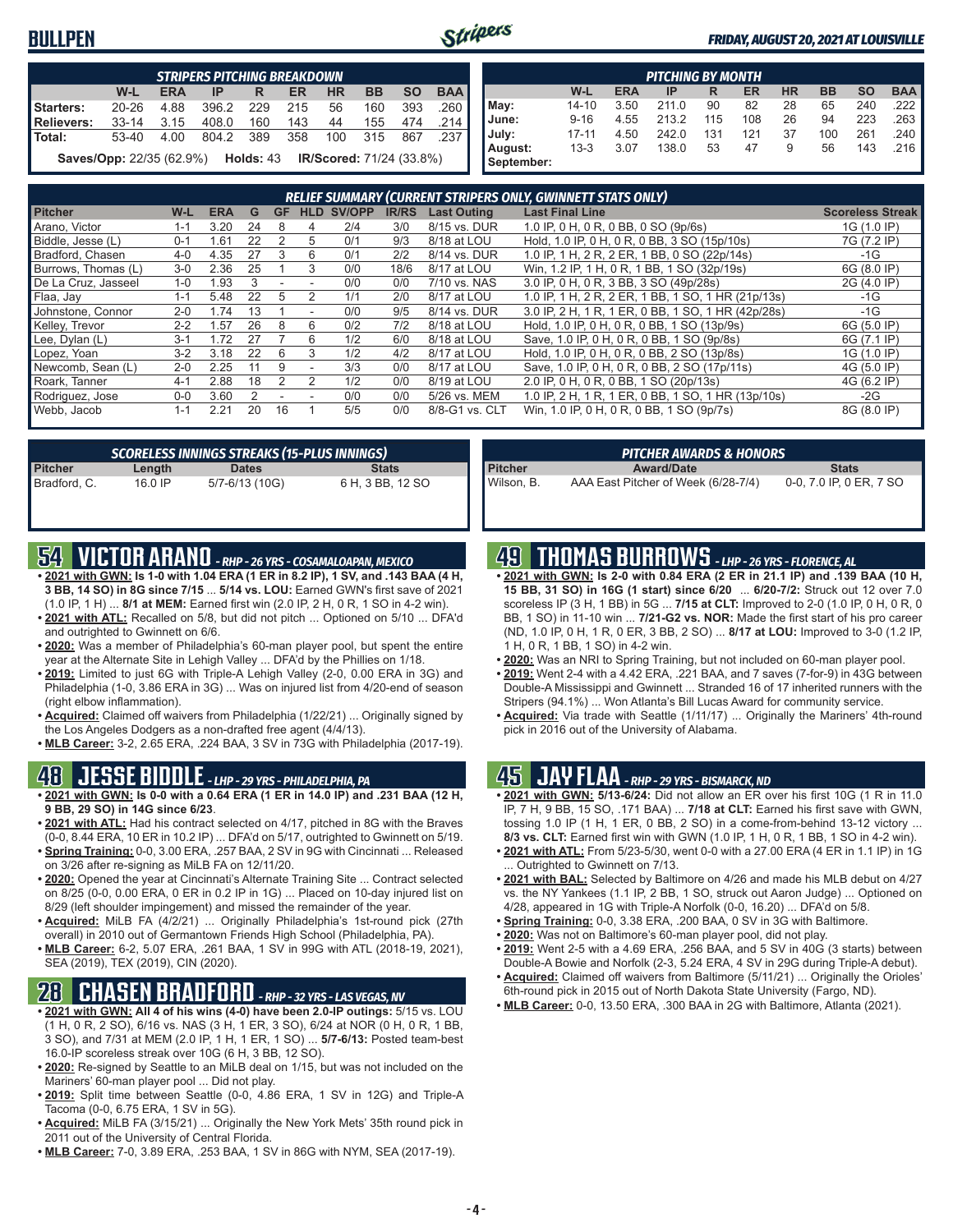### **51 CONNOR JOHNSTONE** *- RHP - 26 YRS - SAN DIEGO, CA*

- **• 2021 with GWN: Is 2-0 with 1.74 ERA and .141 BAA in 13G in relief** (1-6, 7.16 ERA, .313 BAA in 11 starts) ... **5/4-5/8:** Threw 8.0 scoreless IP over his first 2 outings, including a 5.0-inning spot start (win, 1 H, 0 BB, 5 SO) on 5/8 at CLT.
- **• Spring Training:** 0-1, 4.76 ERA, .273 BAA, 1 SV in 6G with Atlanta (NRI).
- **• 2020:** Was an NRI to Braves Spring Training, but not on 60-man player pool.
- **• 2019:** With Double-A Mississippi and Gwinnett, went 7-4 with a 4.24 ERA, .296 BAA, and 1 SV in 35G (7 starts) ... His 7 wins ranked T-8th in the Braves org.
- **• Acquired:** Braves 21st-round pick in 2017 out of Wake Forest University.
- **• Local Product:** Played baseball at Roswell High School (Roswell, GA).

# **43 TREVOR KELLEY** *- RHP - 27 YRS - PROVIDENCE, RI*

- **• 2021 with GWN: Is 2-0 with 0.00 ERA (1 R, 0 ER in 12.0 IP) and .125 BAA (5 H, 5 BB, 18 SO) over 12G since 7/11** ... **5/12-6/27:** Allowed runs in just 2 of 13G for a 1.72 ERA (3 ER in 15.2 IP, 13 H, 6 BB, 15 SO, .241 BAA).
- **• Spring Training:** Did not pitch in Chicago Cubs' MLB camp ... Released on 4/23. **• 2020:** Pitched in 4G with Philadelphia, going 0-0 with a 10.80 ERA ... Outrighted on 8/14 and spent the rest of the season at the Phillies Alternate Site.
- **• 2019:** In 52G with Triple-A Pawtucket, went 5-5 with a 1.79 ERA, .216 BAA, and 12 SV ... Was an International League Midseason and Postseason All-Star and a *Baseball America* Triple-A All-Star ... Led IL in appearances and was T-1st in saves ... Made MLB debut on 7/2 at Toronto and logged 10G with Boston (0-3, 8.64 ERA).
- **• Acquired:** MiLB FA (4/28/21) ... Originally Boston's 36th-round pick in 2015 out of the University of North Carolina at Chapel Hill.
- **• MLB Career:** 0-3, 9.26 ERA, .347 BAA, 0 SV in 14G with BOS (2019), PHI (2020).

### **58 DYLAN LEE** *- LHP - 27 YRS - DINUBA, CA*

- **• 2021 with GWN: Is 1-1 with 0.00 ERA (1 R, 0 ER in 11.2 IP), 1 SV, and .128 BAA (5 H, 2 BB, 12 SO) in 10G since 7/18** ... **5/4 at CLT:** Earned the win in his Stripers' debut (2.0 IP, 1 H, 1 R, 0 ER, 0 BB, 3 SO in 10-9 win in 12 innings) ... **6/11 at MEM:** Recorded his first pro hit, a double (1-for-2, R) ... **5/26-7/9:** Had a 1.65 ERA (3 ER in 16.1 IP, 9 H, 2 BB, 12 SO) and .161 BAA over 12G ... **8/18 at LOU:** Earned his first save with the Stripers (1.0 IP, 0 H, 0 R, 0 BB, 1 SO in 4-1 win).
- **• Spring Training:** 0-0, 0.00 ERA, 0 SV in 2G with Miami ... Released on 3/29.
- **• 2020:** Was a non-roster invite to Marlins Spring Training, but was not on Miami's 60-man player pool ... Did not play.
- **• 2019:** Logged 45G between Double-A Jacksonville (0-3, 1.91 ERA, .176 BAA, 13 SV in 32G) and Triple-A New Orleans (1-3, 4.71 ERA, .329 BAA, 0 SV in 13G).
- **• Acquired:** MiLB FA (4/15/21) ... Originally Miami's 10th-round pick in 2016 out of Cal State Fresno.

### **55 YOAN LOPEZ** *- RHP - 28 YRS - NUEVA GERONA, CUBA*

- **• 2021 with GWN: Is 1-0 with 0.90 ERA (1 ER in 10.0 IP) and .176 BAA (6 H, 4 BB, 12 SO) in 9G since 7/18** ... Has a pair of wins in extra innings, 6/9-G2 at MEM (1.0 IP, 1 H, 0 R in 3-1 win in 8 innings) and 6/18 vs. NAS (1.0 IP, 2 H, 1 R, 0 ER, 1 SO in 8-7 win in 10 innings) ... **8/11-G2 vs. DUR:** Tallied his first save with the Stripers (1.0 IP, H, 0 R, 3 BB, 2 SO), leaving bases loaded in 5-3 win.
- **• 2021 with ARI:** Began the season on Arizona's Opening Day roster ... In 2 stints, went 0-0 with a 6.57 ERA (9 ER in 12.1 IP) and 0 SV (0-for-3) in 13G ... DFA'd on 5/20, traded to Atlanta on 5/22 and optioned to Gwinnett.
- **• Spring Training:** 1-0, 4.91 ERA, .214 BAA, 0 SV in 8G with Arizona.
- **• 2020:** In 20G with Arizona, went 0-1 with a 5.95 ERA, .269 BAA, and 2 holds.
- **• 2019:** Set MLB career highs in G (70) and holds (21), going 2-7 with a 3.41 ERA, .232 BAA, and 1 SV (1-for-4) with the D-backs.
- **• Acquired:** Via trade with Arizona in exchange for CF Deivi Estrada (5/22/21) ... Originally signed by the D-backs as a NDFA out of Cuba (1/16/15).
- **• MLB Career:** 2-8, 4.25 ERA, .252 BAA, 1 SV in 113G with Arizona (2018-21).

# **34 SEAN NEWCOMB** *- LHP - 28 YRS - BROCKTON, MA*

- **• 2021 with GWN: Is 3-for-3 in saves, posting 0.00 ERA (0 R in 3.0 IP, 1 H, 1 HB, 0 BB, 5 SO) in those outings** ... **5/6-7/3:** Struck out 8 over 3.0 scoreless IP (1 H, 1 BB) in 3G ... **7/16 at CLT:** Struck out the side in 9th for his first career save with GWN (1.0 IP, 0 H, 0 R, 1 HB) ... **8/6 vs. CLT:** Struck out 4 over 2.0 IP (2 H, 0 R) in 10th and 11th for the win in 4-3 victory ... **8/12 vs. DUR:** Finished off 6-hit shutout with 2nd save (1.0 IP, 1 H, 0 R).
- **• Gwinnett Career:** 7-4, 2.69 ERA, 3 SV, .206 BAA in 26G (14GS) since 2017.
- **• 2021 with ATL:** In 26G in relief, is 2-0 with a 5.68 ERA, .250 BAA, and 1 SV ... Has been optioned to Gwinnett 3 times (5/5, 6/30, 7/31).
- **• 2020:** Made just 4 starts with the Braves (0-2, 11.20 ERA) ... Spent most of the year at the Alternate Training Site at Coolray Field.
- **• Acquired:** Via trade with the Los Angeles Angels in exchange for SS Andrelton Simmons (11/12/15) ... Originally the Angels' 1st-round pick (15th overall) in 2014 out of the University of Hartford (West Hartford, CT).
- **• MLB Career:** 24-23, 4.27 ERA, .243 BAA, 2 SV in 135G (57GS) with Atlanta (2017-21) ... In 6G during the 2018-19 Postseasons, went 1-0 with a 1.08 ERA.

# **57 TANNER ROARK** *- RHP - 34 YRS - WILMINGTON, IL*

- **• 2021 with GWN: In 11G (2 starts) since 7/4, is 3-0 with 1.31 ERA (3 ER in 20.2 IP), 1 SV, and .147 BAA (10 H, 6 BB, 20 SO)** ... **6/4-6/20:** Pitched 11.0 scoreless innings over 5G (8 H, 4 BB, 11 SO, .205 BAA) ... **7/13 at CLT:** Notched his first save since 2015 with WAS (2.0 IP, 3 H, 1 ER, 0 BB, 2 SO in 5-3 win).
- **• 2021 with ATL:** Contract selected on 6/24, but did not pitch before being optioned back to Gwinnett on 6/27.
- **• 2021 with TOR:** Was on Toronto's Opening Day roster, went 0-1 with a 6.43 ERA in 3G (1 start) ... Released by the Blue Jays on 5/3.
- **• Spring Training:** 2-1, 8.44 ERA, .295 BAA in 4 starts with Toronto.
- **• 2020:** Made 11 starts with the Blue Jays, going 2-3 with a 6.80 ERA and .309 BAA.
- **• 2019:** Went 10-10 with a 4.35 ERA and .275 BAA in 31 starts with CIN and OAK.
- **• Acquired:** MiLB FA (5/10/21) ... Originally Texas's 25th-round pick in 2008 out of the University of Illinois at Urbana-Champaign.
- **• MLB Career:** 76-68, 3.85 ERA, .254 BAA, 1 SV in 227G (184 starts) with WSH, CIN, OAK, TOR (2013-21) ... Pitched in 2014 and 2016 Postseasons with Nationals (0-1, 3.86 ERA in 3G, 1 start).

# **71 JACOB WEBB** *- RHP - 28 YRS - RIVERSIDE, CA*

**• 2021 with GWN:** I**s 5-for-5 in saves, posting 3.60 ERA (2 ER in 5.0 IP, 4 H, 1 BB, 7 SO, 1 HB) in those outings** ... **Has pitched 8.0 scoreless innings over 8G since 7/17, going 1-0 with a .103 BAA (3 H, 2 BB, 11 SO) in that span** ... **5/26-6/9:** Struck out 5 over 5.0 IP (0 R, 2 H, 0 BB) in 5G.

- **• 2021 with ATL:** Recalled 5 times (4/7, 4/10, 6/5, 6/17, 8/13) ... In 20G with the Braves, is 1-2 with a 4.29 ERA (10 ER in 21.0 IP) and a .299 BAA.
- **• Spring Training:** 1-0, 2.57 ERA, .222 BAA, 2 HLD in 7G with Atlanta ... Optioned to the Alternate Training Site in Gwinnett on 3/25.
- **• 2020:** Assigned to the Alternate Training Site on 7/19, but missed over a month with a right shoulder strain (placed on 60-day injured list on 7/20) ... Activated on 9/8 and went 0-0 with a 0.00 ERA (0 ER in 10.0 IP) and .200 BAA in 8G ... Made his MLB Postseason debut, going 0-0 with a 9.00 ERA (3 ER in 3.0 IP) in 3G.
- **• 2019:** Made his MLB debut with Atlanta, going 4-0 with a 1.39 ERA (5 ER in 32.1 IP), .205 BAA, 9 holds, and 2 saves (2-for-4) in 36G ... Also logged 10G with Gwinnett (0-1, 6.97 ERA, .225 BAA, 1 SV).
- **• Acquired:** Braves' 18th-round pick in 2014 out of Tabor College (Hillsboro, KS).
- **• MLB Career:** 5-2, 2.13 ERA, .238 BAA, 2 SV in 64G with Atlanta (2019-21).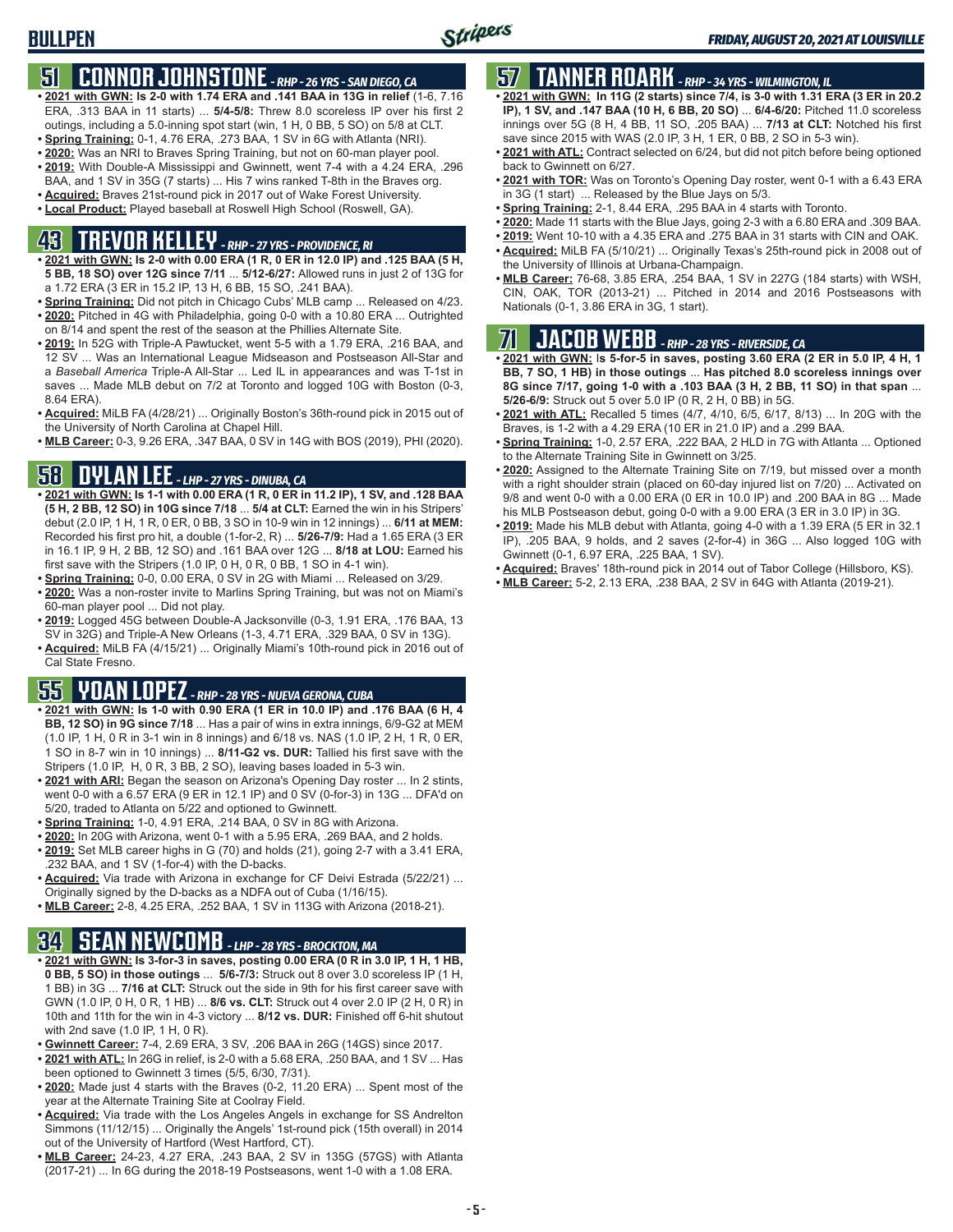| <b>OFFENSE</b> |                                                                                              |                                                          | Stripers |  |  |  |  |  | <b>FRIDAY, AUGUST 20, 2021 AT LOUISVILLE</b> |
|----------------|----------------------------------------------------------------------------------------------|----------------------------------------------------------|----------|--|--|--|--|--|----------------------------------------------|
| TOTAL:         | 249, 124 HR, 762 OPS RISP:                                                                   | 265, 36 HR, 812 OPS RUNS/INNING: 1 2 3 4 5 6 7 8 9 X TOT |          |  |  |  |  |  |                                              |
| Vs. LHP:       | 249, 46 HR, 777 OPS RISP/20: 258, 17 HR, 799 OPS STRIP STRIP 68: 249 45 48 58 48 59 54 39 13 |                                                          |          |  |  |  |  |  | 484 I                                        |
|                | Vs. RHP: 250, 78 HR, 755 OPS LOADED: 326, 8 HR, 1.037 OPS Opponents:                         |                                                          |          |  |  |  |  |  | 64  47  50  47  37  45  38  27  20  14  389  |

|            |                          |                |                |                |                          | <b>HOME RUNS</b><br><b>MULTI-GAMES</b> |                          |                        |                                                 |                          |                          |                |  |  |  |
|------------|--------------------------|----------------|----------------|----------------|--------------------------|----------------------------------------|--------------------------|------------------------|-------------------------------------------------|--------------------------|--------------------------|----------------|--|--|--|
| Player     | 1R                       | 2R             | 3R             | <b>GS</b>      | Tot.                     |                                        |                          | Off LH Off RH Team W-L | Last HR with Gwinnett (Regular Season)          | <b>Hit</b>               | <b>RBI</b>               | <b>HR</b>      |  |  |  |
| Almonte    | $\overline{2}$           |                |                |                | 3                        |                                        | $\overline{2}$           | $3-0$                  | 5/30/21 vs. MEM, 1R (RH Connor Jones)           | 8                        | 5                        |                |  |  |  |
| Arcia      | 12                       | 5              | ٠              | ٠              | 17                       |                                        | 10                       | $10 - 4$               | 8/17/21 at LOU, 1R (RH Hunter Greene)           | 20                       | 10                       | 2              |  |  |  |
| Brugman    |                          |                |                |                |                          |                                        |                          | $0 - 0$                |                                                 |                          | $\overline{\phantom{a}}$ |                |  |  |  |
| Camargo    | 5                        | 5              | 2              |                | 12                       | 5                                      | $\overline{7}$           | $8 - 3$                | 8/19/21 at LOU, 1R (RH Tejay Antone)            | 22                       | 11                       | 1              |  |  |  |
| Casteel    |                          | 3              |                |                | 4                        | $\overline{2}$                         | $\overline{2}$           | $3 - 1$                | 8/8/21-G2 vs. CLT, 2R (RH Jimmy Lambert)        | 6                        | 6                        | ٠              |  |  |  |
| Contreras  | 4                        | 3              |                |                | 8                        |                                        | $\overline{7}$           | $7 - 1$                | 7/29/21 at MEM, 2R (RH Angel Rondon)            | 8                        | $\overline{7}$           |                |  |  |  |
| d'Arnaud   |                          |                | ٠              |                |                          |                                        |                          | $0 - 0$                |                                                 |                          | $\overline{\phantom{a}}$ |                |  |  |  |
| Demeritte  | 8                        | 3              |                | 3              | 14                       | 6                                      | 8                        | $12 - 2$               | 8/15/21 vs. DUR, 1R (RH Shane Baz)              | 11                       | 9                        |                |  |  |  |
| Ervin      | 3                        | $\overline{2}$ |                | ÷,             | 6                        | 4                                      | $\overline{2}$           | $4 - 2$                | 7/14/21 at CLT, 1R (LH Hunter Schryver)         | $\overline{7}$           | $\overline{7}$           |                |  |  |  |
| Goins      | 3                        | $\overline{2}$ |                |                | 5                        |                                        | 4                        | $4 - 1$                | 8/17/21 at LOU, 1R (RH Hunter Greene)           | 13                       | $\overline{7}$           |                |  |  |  |
| Gore       |                          |                | ۰              |                | $\overline{\phantom{a}}$ | ۰                                      |                          | $0-0$                  |                                                 | 3                        | $\overline{\phantom{a}}$ |                |  |  |  |
| Heredia    | $\sim$                   |                | ٠              | ۰              | ٠                        | ٠                                      | $\overline{\phantom{a}}$ | $0 - 0$                | ---                                             | $\overline{\phantom{a}}$ | $\overline{\phantom{a}}$ | ٠              |  |  |  |
| Inciarte   |                          |                |                |                |                          |                                        |                          | $0 - 0$                |                                                 |                          |                          |                |  |  |  |
| Jackson    | 4                        | 4              |                | $\overline{2}$ | 11                       | 8                                      | 3                        | $5 - 2$                | 7/28/21, 1R (LH Matthew Liberatore), 2nd of Gm. | 11                       | 10                       | 3              |  |  |  |
| Kazmar Jr. | 5                        | 2              |                |                | 8                        | $\overline{2}$                         | 6                        | $5 - 3$                | 8/8/21-G1 vs. CLT, 1R (RH Ryan Burr)            | 6                        | 6                        |                |  |  |  |
| Kipnis     | $\overline{2}$           | $\overline{2}$ |                |                | 5                        |                                        | 5                        | $4 - 1$                | 7/14/21 at CLT, 1R (RH Ofreidy Gomez)           | 10                       | $\overline{7}$           |                |  |  |  |
| Lucrov     |                          |                |                | ٠              | 2                        | $\overline{a}$                         | 2                        | $1 - 1$                | 6/10/21 at MEM, 3R (RH Grant Black)             | $\overline{4}$           | 3                        | ٠.             |  |  |  |
| Martinez   |                          |                |                |                |                          | $\overline{\phantom{a}}$               |                          | $0 - 0$                |                                                 | 2                        |                          |                |  |  |  |
| Morales    |                          |                |                | ٠              |                          |                                        |                          | $1 - 0$                | 5/7/21 at CLT, 3R (RH Joe De Carlo)             |                          |                          |                |  |  |  |
| Pache      | $\overline{ }$           |                |                |                | 9                        | 3                                      | 6                        | $6 - 2$                | 8/11/21-G2 vs. DUR, 1R (RH Chris Ellis)         | 13                       | $\overline{7}$           | $\overline{ }$ |  |  |  |
| Rosario    |                          |                | ٠              |                |                          |                                        |                          | $1 - 0$                | 8/18/21 at LOU, GS (RH Michael Mariot)          | $\blacksquare$           | 2                        |                |  |  |  |
| Sanchez    | 4                        | $\overline{2}$ |                |                | $\overline{\phantom{a}}$ | 3                                      | 4                        | $4 - 2$                | 8/12/21 vs. DUR, 1R (RH Tobias Myers)           | 9                        | 6                        |                |  |  |  |
| Snider     | 2                        |                | ÷.             |                | 3                        |                                        | 3                        | $3-0$                  | 7/15/21 at CLT, 2R (RH Connor Sadzeck)          | 3                        | 3                        |                |  |  |  |
| Unroe      | $\overline{\phantom{a}}$ |                | ٠              | ٠              |                          |                                        |                          | $0 - 0$                | 7/19/19 vs. ROC, 1R (RH Drew Hutchison)         | ٠                        | $\overline{\phantom{a}}$ |                |  |  |  |
| Waters     | 4                        | $\overline{2}$ | $\overline{2}$ |                | 8                        | 4                                      | 4                        | $4 - 3$                | 7/24/21 vs. NOR. 1R (RH Eric Hanhold)           | 18                       | $\overline{7}$           | $\overline{A}$ |  |  |  |
| Total:     | 66                       | 37             | 13             | 8              | 124                      |                                        |                          |                        |                                                 |                          |                          |                |  |  |  |

|               |                                           |                | <b>PINCH HITTERS</b>                                                                                                            |                      |          |                                                                                                  |                                                                                                                           |
|---------------|-------------------------------------------|----------------|---------------------------------------------------------------------------------------------------------------------------------|----------------------|----------|--------------------------------------------------------------------------------------------------|---------------------------------------------------------------------------------------------------------------------------|
| <b>Player</b> | AVG.                                      | AB             | н                                                                                                                               | 2B                   | 3B       | <b>HR</b>                                                                                        | <b>RBI</b>                                                                                                                |
| Almonte       | 1.000                                     |                |                                                                                                                                 | $\Omega$             |          | 0                                                                                                | 2                                                                                                                         |
| Arcia         | ---                                       | $\Omega$       | $\Omega$                                                                                                                        | $\Omega$             | $\Omega$ | $\Omega$                                                                                         | 0                                                                                                                         |
| Casteel       | .136                                      | 22             | 3                                                                                                                               |                      | $\Omega$ | $\overline{1}$                                                                                   | 4                                                                                                                         |
| Contreras     | .500                                      |                |                                                                                                                                 | $\Omega$             | $\Omega$ | $\mathbf 0$                                                                                      | 0                                                                                                                         |
| Demeritte     |                                           |                |                                                                                                                                 |                      | $\Omega$ |                                                                                                  | 1                                                                                                                         |
| Ervin         | .200                                      |                | $\overline{2}$                                                                                                                  | $\Omega$             | $\Omega$ | 1                                                                                                | 4                                                                                                                         |
| Goins         | .000                                      | $\overline{2}$ | $\mathbf 0$                                                                                                                     | $\Omega$             | $\Omega$ | $\mathbf 0$                                                                                      | 0                                                                                                                         |
| Gore          | .200                                      | 5              |                                                                                                                                 | $\Omega$             | $\Omega$ | $\mathbf 0$                                                                                      | $\mathbf 0$                                                                                                               |
| Jackson       | .000                                      |                | $\mathbf 0$                                                                                                                     | $\Omega$             | $\Omega$ | $\mathbf 0$                                                                                      | 0                                                                                                                         |
| Kazmar Jr.    | .000                                      | $\overline{7}$ | $\Omega$                                                                                                                        | $\Omega$             | $\Omega$ | $\Omega$                                                                                         | $\Omega$                                                                                                                  |
| Lee           | .000                                      |                | $\mathbf 0$                                                                                                                     | $\Omega$             | $\Omega$ | $\mathbf 0$                                                                                      | 0                                                                                                                         |
| Lucrov        | .000                                      | 3              | $\Omega$                                                                                                                        | $\Omega$             | $\Omega$ | 0                                                                                                | 0                                                                                                                         |
| Morales       | .000                                      |                | $\Omega$                                                                                                                        | $\Omega$             | $\Omega$ | $\Omega$                                                                                         | $\Omega$                                                                                                                  |
| Pache         | .000                                      |                | $\Omega$                                                                                                                        | $\Omega$             | $\Omega$ | $\mathbf 0$                                                                                      | 0                                                                                                                         |
| Sanchez       | .000                                      | 6              | $\Omega$                                                                                                                        | $\Omega$             | $\Omega$ | $\mathbf 0$                                                                                      | 0                                                                                                                         |
| Snider        | .071                                      | 14             |                                                                                                                                 | $\Omega$             | $\Omega$ | $\mathbf 0$                                                                                      | 0                                                                                                                         |
| Unroe         | .000                                      | $\overline{4}$ | $\mathbf 0$                                                                                                                     | $\Omega$             | $\Omega$ | $\mathbf 0$                                                                                      | 0                                                                                                                         |
| Totals:       | .126                                      |                |                                                                                                                                 | $\overline{2}$       | 0        | 3                                                                                                | 11                                                                                                                        |
|               |                                           |                |                                                                                                                                 |                      |          |                                                                                                  |                                                                                                                           |
|               |                                           |                |                                                                                                                                 |                      |          |                                                                                                  |                                                                                                                           |
|               |                                           |                |                                                                                                                                 |                      |          |                                                                                                  |                                                                                                                           |
|               |                                           |                |                                                                                                                                 |                      |          |                                                                                                  |                                                                                                                           |
|               |                                           |                |                                                                                                                                 |                      |          |                                                                                                  |                                                                                                                           |
|               |                                           |                |                                                                                                                                 |                      |          |                                                                                                  |                                                                                                                           |
|               |                                           |                |                                                                                                                                 |                      |          |                                                                                                  |                                                                                                                           |
|               |                                           |                |                                                                                                                                 |                      |          |                                                                                                  |                                                                                                                           |
|               |                                           |                |                                                                                                                                 |                      |          |                                                                                                  |                                                                                                                           |
|               | Player<br>Arcia<br>Contreras<br>Demeritte | .333           | $\overline{2}$<br>6<br>10<br>$\overline{2}$<br>87<br><b>Length/Dates</b><br>13G (5/4-5/18)<br>13G (7/10-7/27)<br>10G (6/2-7/21) | $\overline{2}$<br>11 |          | <b>HITTING STREAKS (10-PLUS GAMES)</b><br><b>Stats</b><br><b>ON-BASE STREAKS (15-PLUS GAMES)</b> | .393 (22-56), 4 2B, 7 HR, 17 R, 12 RBI<br>.385 (20-52), 5 2B, 7 HR, 14 R, 20 RBI<br>.372 (16-43), 2 2B, 3 HR, 10 R, 8 RBI |

| ' HITTER AWARDS & HONORS . |                                        |                          |  |  |  |  |  |  |
|----------------------------|----------------------------------------|--------------------------|--|--|--|--|--|--|
| <b>Player</b>              | <b>Award/Date</b>                      | <b>Stats</b>             |  |  |  |  |  |  |
| <b>Waters</b>              | Sirius XM All-Star Futures Game (7/11) | Game: 1-1, BB            |  |  |  |  |  |  |
| l Contreras                | AAA East Player of Week (7/13-18)      | .462, 3 2B, 3 HR, 12 RBI |  |  |  |  |  |  |

| <b>ON-BASE STREAKS (15-PLUS GAMES)</b> |                                   |                                                                                       |  |  |  |  |  |  |
|----------------------------------------|-----------------------------------|---------------------------------------------------------------------------------------|--|--|--|--|--|--|
| <b>Player</b>                          | Length/Dates                      | <b>Stats</b>                                                                          |  |  |  |  |  |  |
| Camargo<br>Camargo                     | 20G (7/22-8/14)<br>18G (6/18-7/8) | .347 (26-75), 4 2B, 2 3B, 2 HR, 14 RBI, 6 BB<br>.303 (20-66), 6 2B, 2 HR, 7 RBI, 7 BB |  |  |  |  |  |  |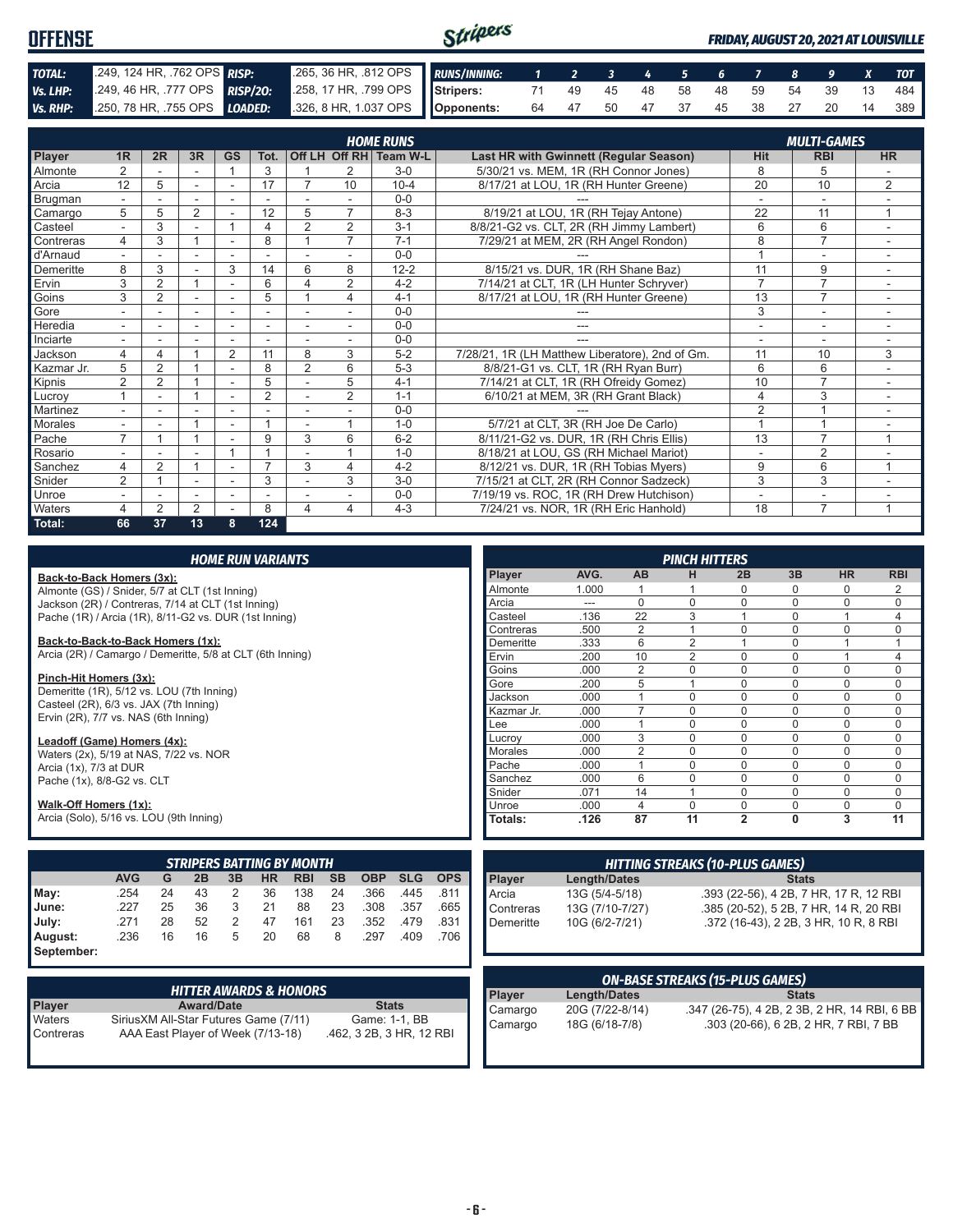# **13 ORLANDO ARCIA** *- SS - 27 YRS - ANACO, VENEZUELA*

*SEASON WITH GWN:*.292, 17 HR, 37 RBI, 5 SB, .903 OPS *HIT STREAK:* 1G (1-4) *8/19 at LOU:*1-4, SF, RBI *SERIES:* .273 (3-11), HR, 2 RBI

- **• Leaderboard:** Entering 8/20, ranks among Triple-A East top 10 in batting (8th, .292), SLG (9th, .541), OPS (9th, .903), R (10th, 49), and HR (T-10th, 17).
- **• 2021 with GWN: Has reached base safely in 59 of 66G (89.3%)** ... **5/4-5/18:**  Hit safely in first 13G (.393, 7 HR, 17 R, 12 RBI, 2 SB, 1.301 OPS) ... **5/9 at CLT:** Tied GWN's single-game HR record (3-for-4, 3 HR, 4 R, 4 RBI) ... **5/16 vs. LOU:** Blasted walk-off solo HR (#7) in 9th ... **6/18 vs. NAS:** Went 3-for-5 with 3 XBH, including game-tying double in 10th, scored walk-off run ... **6/5-6/23:** Posted 14G on-base streak (.333, 17-for-51, 4 2B, 3 HR, 11 R, 8 RBI, 6 BB) ... **8/11 vs. DUR:** Tallied 2nd multi-HR game of the year in G2 of DH (2-for-3, 2 HR, 3 RBI).
- **• 2021 with ATL:** Recalled on 7/4 ... Hit .204 (10-for-49, 1 2B, 2 HR, 5 R, 9 RBI) in 17G ... Optioned back to Gwinnett on 7/31.
- **• 2021 with MIL:** Was on Milwaukee's Opening Day roster and batted .091 (1-for-11, 1 RBI) in 4G before being traded to Atlanta on 4/6 (sent to Alternate Site).
- **• 2020:** Spent 59 games with the Brewers, batting .260 (10 2B, 1 3B, 5 HR, 22 R, 20 RBI, 2 SB) ... Played in 2 Postseason games (.143, 1-for-7, 1 HR, 2 RBI).
- **• Acquired:** Via trade with Milwaukee in exchange for RHP Chad Sobotka and RHP Patrick Weigel (4/6/21) ... Originally signed by Milwaukee as a NDFA (10/22/10).
- **• MLB Career:** .242, 70 2B, 7 3B, 44 HR, 189 RBI, 40 SB in 559G with MIL, ATL (2016-21) ... Played in the Postseason from 2018-20 (.295, 4 HR, 6 RBI in 13G).

### **17 JOHAN CAMARGO** *- INF - 27 YRS - PANAMA CITY, PANAMA*

*SEASON WITH GWN:*.313, 12 HR, 43 RBI, 0 SB, .916 OPS *HIT STREAK:* 1G (1-5)

*8/19 at LOU:* 1-5, HR, R, RBI *SERIES:* .167 (2-12), 2 HR, 3 RBI

**BATTER BIOS**

- **• Leaderboard: Entering 8/20, leads Triple-A East in batting (.313)** ... Also ranks among league's top 10 in R (4th, 56), OBP (5th, .390), H (T-5th, 87), OPS (6th, .916), TB (7th, 146), and SLG (10th, .525).
- **• 2021 with GWN: 5/8 at CLT:** Notched first career multi-HR game (2-for-4, 2 HR, 2 RBI) ... **6/5 vs. JAX:** Started 5-4-3 triple play, GWN's first since 5/28/19 at TOL ... **6/18-7/8:** Posted 18G on-base streak (.303, 20-for-66, 6 2B, 2 HR, 9 R, 7 RBI, 7 BB) ... **7/18 at CLT:** Hit a 2-out, 2-run HR (#8) in 9th for a 12-11 lead (GWN had trailed 11-3) ... **7/30 at MEM:** Tallied season-high 4 RBI (2-for-4, 2B, HR #9) in 8-7 win ... **7/22-8/14:** Posted team-best 20G on-base streak (.347, 26-for-75, 4 2B, 2 3B, 2 HR, 14 R, 14 RBI, 6 BB, .924 OPS).
- **• Gwinnett Career:** Has hits in 98 of 129G (75.9%) since 2017, batting .327 (163 for-498, 34 2B, 4 3B, 21 HR, 89 R, 85 RBI, 1 SB, .930 OPS).
- **• 2021 with ATL:** In 6 stints with the Braves, batting .000 (0-for-16, 1 R) in 15G.
- **• 2020:** Made Braves' Opening Day roster and batted .200 (8 2B, 4 HR, 16 R, 9 RBI) in 35G ... Added to the NLCS roster in place of injured Adam Duvall prior to Game 2 and played in 4G (.250, 2-for-8, 1 2B, 1 RBI).
- **• Acquired:** NDFA (7/2/10) out of Panama City, Panama.
- **• MLB Career:** .257, 68 2B, 4 3B, 34 HR, 144 RBI, 2 SB in 364G with Atlanta (2017- 21) ... Played in 2018 and 2020 Postseasons (.087, 1 2B, 1 RBI in 8G).

### **9 RYAN CASTEEL** *- 1B/C - 30 YRS - CHATTANOOGA, TN*

*SEASON WITH GWN:*.239, 4 HR, 19 RBI, 0 SB, .723 OPS *HIT STREAK:* 2G (2-6) *8/19 at LOU:*DNP *SERIES:* .--- (0-0)

- **• 2021 with GWN: 5/15-5/18:** Had 6 RBI in 3G span, including 5/15 vs. LOU (1 for-2, GW 3-run 2B, 3 RBI) and 5/16 vs. LOU (1-for-3, HR, 2 RBI) ... **6/2 vs. JAX:** Notched pinch-hit 2-run double ... **6/3 vs. JAX:** Hit pinch-hit 2-run HR (#2) ... **6/24 at NOR:** Crushed game-winning grand slam (#3) in 6-2 victory (1-for-4, 4 RBI), his 2nd career slam (first since 7/20/13 with Adv-A Modesto) ... **8/8-G2 vs. CLT:** Homered for the first time since 6/24 (#4), a decisive 2-run shot in 8-2 victory. **• 2020:** Was not on the Braves' 60-man player pool ... Did not play.
- **• 2019:** Played 118G with Double-A Mississippi, batting .263 (21 2B, 2 3B, 21 HR,
- 73 RBI, .811 OPS) ... Ranked 2nd in the Southern League in homers and RBI, 3rd in slugging (.477) ... Was his 2nd career 20-homer season (hit 22 in 2013).
- **• Acquired:** MiLB FA (3/14/21) ... Originally Colorado's 17th-round pick in 2010 out of Cleveland State Community College (Cleveland, TN).

### **24 WILLIAM CONTRERAS** *- C - 23 YRS - PUERTO CABELLO, VZ*

*SEASON WITH GWN:*.313, 8 HR, 27 RBI, 0 SB, .951 OPS *HIT STREAK:* -2G (0-8)

- 
- *8/19 at LOU:* DNP *SERIES:* .000 (0-8) **• 2021 with GWN: Has hits in 25 of 32G (78.1%)** ... **Since 7/8, ranks among**
- **Triple-A East top 10 in RBI (T-5th, 27), SLG (6th, .583), and OPS (9th, .951)** ... **7/13-7/18:** Named Triple-A East Player of the Week (.462, 12-for-26, 3 2B, 3 HR, 7 R, 12 RBI, 1.440 OPS) ... **7/10-7/27:** Posted a 13G hitting streak, tied for GWN's longest this year (.385, 20-for-52, 5 2B, 7 HR, 14 R, 20 RBI, 1.333 OPS).
- **• 2021 with ATL:** On the Braves' Opening Day roster ... Hit .204 (3 2B, 1 3B, 7 HR, 16 R, 21 RBI, .666 OPS) in 44G through 7/6 ... Optioned on 7/7.
- **• 2020:** Spent most of the year at the Alternate Training Site at Coolray Field ... Recalled by Atlanta for MLB debut on 7/24 ... Hit .400 (4-for-10, 1 2B, 1 RBI) in 4G.
- **• Bloodlines:** Older brother is Chicago Cubs' C Willson Contreras.
- **• Acquired:** NDFA (2/1/15) out of Puerto Cabello, Venezuela.
- **• MLB Career:** .217, 4 2B, 1 3B, 7 HR, 22 RBI, 0 SB in 48G with Atlanta (2020-21).

# **12 TRAVIS DEMERITTE** *- OF - 26 YRS - NEW YORK, NY*

*SEASON WITH GWN:*.293, 14 HR, 38 RBI, 6 SB, 1.012 OPS *HIT STREAK:* 1G (1-4) *8/19 at LOU:*1-4, 2 R, BB, SB *SERIES:* .200 (1-5), SB

- **• 2021 with GWN: Since 7/13, ranks among Triple-A East leaders in RBI (T-11th, 23) and HR (T-12th, 8), batting .279 (24-for-86, .936 OPS)** ... **5/4 at CLT:**  Tallied 5 RBI (3-for-6, HR) to set GWN Opening Night record ... **6/2-7/21:** Posted 10G hitting streak (.372, 16-for-43, 2 2B, 3 HR, 10 R, 8 RBI, 1.041 OPS) ... **6/10- 7/10:** Was on the Injured List ... **7/17-7/25:** Hit 3 grand slams in 7G span (7/17 at CLT, 7/23 vs. NOR, 7/25 vs. NOR), raising his career total to 6 (4 with GWN) ... **7/18 at CLT:** Notched season-high 4 hits (4-for-5, 3 R, 2 RBI, SB) ... **7/27 at MEM:** Homered for 3rd straight game, GW solo blast (#12) in 1-0 win.
- **• Gwinnett Career:** In 147G since 2019, batting .288 (145-for-503, 39 2B, 2 3B, 34 HR, 105 R, 111 RBI, 10 SB, .966 OPS) with the Stripers.
- **• 2020:** Hit .172 with 1 2B, 4 RBI in 18G with Detroit ... DFA'd on 2/5/21.
- **• 2019:** Made his Triple-A debut with Gwinnett and was an IL All-Star (.286, 20 HR, 73 RBI, .944 OPS in 96G) ... Has 1 of the 9 20-HR seasons in GWN history ... Traded to Detroit on 7/31, made his MLB debut (.225, 3 HR, 10 RBI in 48G).
- **• Acquired:** Off Waivers from Detroit (2/12/21) ... Originally Texas' 1st-round pick (30th overall) in 2013 out of Winder-Barrow High School (Winder, GA).
- **• MLB Career:** .217, 8 2B, 2 3B, 3 HR, 14 RBI, 3 SB with Detroit (2019-20).

# **18 PHILLIP ERVIN** *- OF - 29 YRS - MOBILE, AL*

*SEASON WITH GWN:*.198, 6 HR, 25 RBI, 11 SB, .639 OPS *HIT STREAK:* -3G (0-7) *8/19 at LOU:*PH, 0-0, BB, RBI *SERIES:* .--- (0-0), RBI

- **• 2021 with GWN: 6/2 vs. JAX:** Hit decisive 3-run HR (#1) and tallied season-high 4 RBI (1-for-4, R) ... **6/13 at MEM:** Belted game-tying 2-run HR (#2) with 2 outs in the 9th of an eventual 7-6 loss (1-for-3, 1 R, 2 RBI) ... **7/7 vs. NAS:** Clubbed game-tying 2-run pinch-hit HR (#5, 1-for-1, 2 RBI) ... **8/1 at MEM:** Lined GWRBI single with 2 outs in 9th inning in 4-2 win (1-for-2, RBI).
- **• 2020:** Between Cincinnati and Seattle, hit .149 with 3 2B, 4 RBI, 1 SB in 37G ... DFA'd by the Reds (8/28), Mariners (12/16), and Chicago Cubs (2/20/21).
- **• Acquired:** Off waivers from the Chicago Cubs (2/22/21) ... Originally Cincinnati's 1st-round pick (27th overall) in 2013 out of Samford University (Homewood, AL).
- **• MLB Career:** .247, 26 2B, 8 3B, 17 HR, 68 RBI, 15 SB in 237G with CIN, SEA (2017-20) ... Talled 7 of his 8 career triples in 2019 (ranked 7th in NL).

### **8 RYAN GOINS** *- INF - 33 YRS - TEMPLE, TX*

*SEASON WITH GWN:*.257, 5 HR, 31 RBI, 2 SB, .713 OPS *HIT STREAK:* -1G (0-4) *8/19 at LOU:*DNP *SERIES:* .143 (1-7), HR, RBI

- 
- **• 2021 with GWN: 5/4 at CLT:** Hit Gwinnett's first HR of the season (solo, 2-for-5, RBI) ... **5/12 vs. LOU:** Set season highs for hits (3-for-4) and RBI (3) ... **6/18-6/29:** Posted season-best 8G hitting streak (.400, 10-for-25, 1 2B, 3 R, 6 RBI) ... **7/4 at DUR:** Homered for the first time since Opening Night (2-run, #2, 1-for-4, 2 RBI) ... **8/13 vs. DUR:** Clubbed 2-run HR (#4) in 8th inning for decisive runs in 6-4 victory (2-for-4, 2 R, 2 RBI) ... **8/6-8/17:** In his first 8G since returning from the Olympics, hit .304 (7-for-23, 3 HR, 5 R, 6 RBI, .987 OPS).
- **• Tokyo Olympics:** Was on GWN's Temporary Inactive List while playing for Mexico in this year's Olympics ... Hit .250 (1-for-4, R, RBI) in 2G (MEX went 0-3).
- **• Triple-A Career:** Has played for BUF (2013-16), LHV (2018), CLT (2019), and GWN (2021) ... Was teammates with MGR Matt Tuiasosopo in 2014 with BUF.
- **• 2020:** Played in 14G with the Chicago White Sox, batting .000 (0-for-9, 4 R) ... Spent most of the year at the Alternate Training Site in Schaumburg, IL.
- **• Acquired:** MiLB FA (2/25/21) ... Originally Toronto's 4th-round pick in 2009 out of Dallas Baptist University (Dallas, TX).
- **• MLB Career:** .228, 71 2B, 12 3B, 22 HR, 158 RBI in 555G with TOR, KC, CWS (2013-20) ... Played for TOR in 2015-16 Postseasons (.146, 1 HR, 5 RBI in 14G).

### **5 TERRANCE GORE** *- OF - 30 YRS - MACON, GA*

*SEASON WITH GWN:*.282, 0 HR, 1 RBI, 14 SB, .850 OPS *HIT STREAK:* 3G (3-9) *8/19 at LOU:*DNP *SERIES:* .--- (0-0)

- **• 2021 with GWN: In 11G without a PH/PR appearance, is batting .290 (9-for-31, 3 2B, 1 3B, 8 R, 1 RBI)** ... Is 14-for-16 (87.5%) in stolen base attempts, has a pair of 2-steal games (5/18 at NAS, 6/18 vs. NAS) ... **6/9-G2 at MEM:** Stole 3rd and scored winning run in 8th inning of 3-1 victory ... **7/10 vs. NAS:** Notched seasonhigh 3 hits (3-for-3, 2B, R).
- **• 2020:** Logged 2G in his lone season with the Los Angeles Dodgers (0 PA).
- **• Acquired:** MiLB FA (2/18/21) ... Originally Kansas City's 20th-round pick in 2011 out of Gulf Coast Community College (Panama City, FL).
- **• MLB Career:** .224, 2 2B, 1 3B, 0 HR, 1 RBI, 40 SB in 102G with KC, CHC, LAD (2014-20) ... Played in the Postseason with KC (2014-15) and CHC (2018), going 0-for-2 with 3 R, 5 SB ... Won World Series with the Royals in 2015.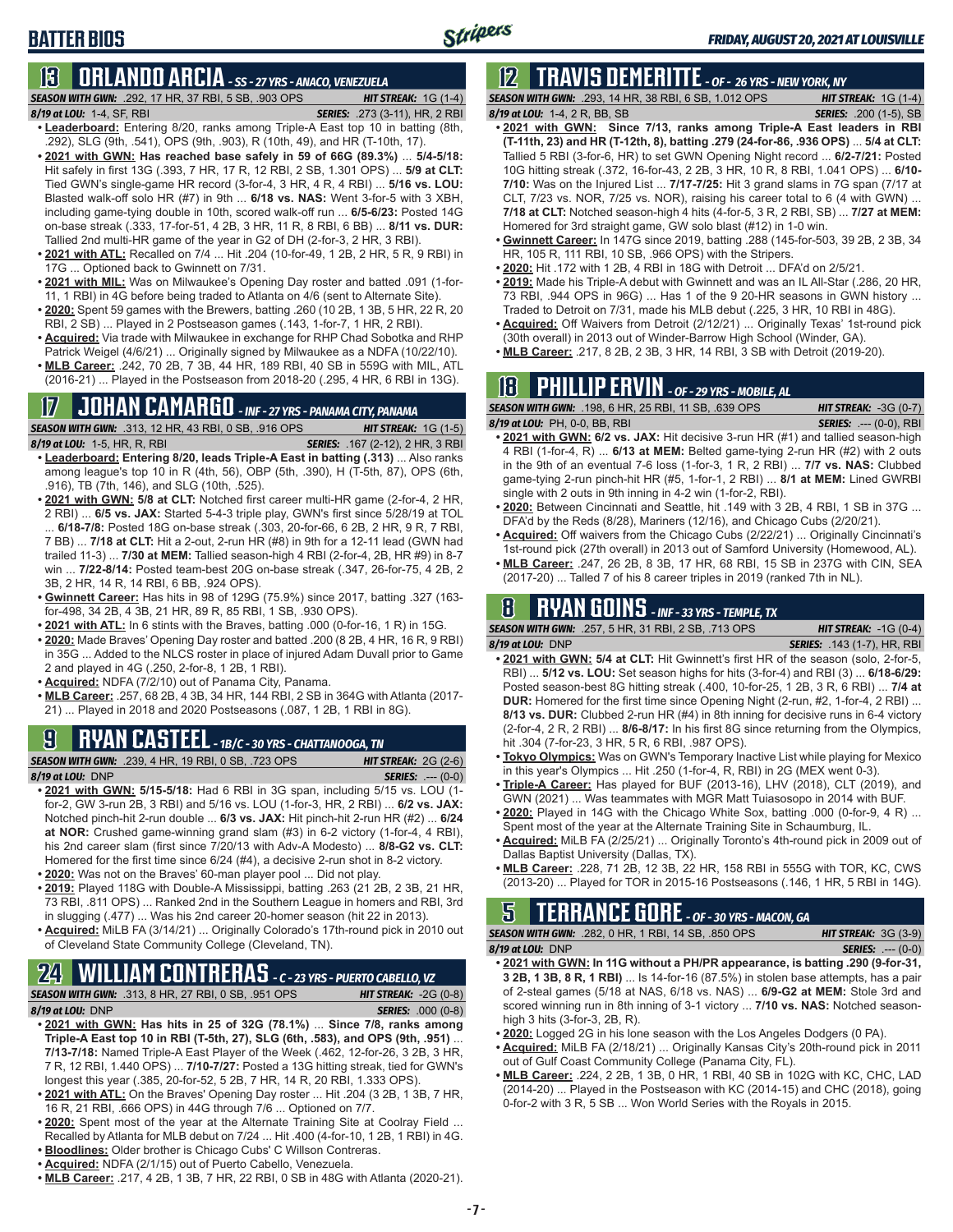# **4 SEAN KAZMAR JR.** *- INF - 37 YRS - VALDOSTA, GA*

*SEASON WITH GWN:*.215, 8 HR, 24 RBI, 3 SB, .652 OPS *HIT STREAK:* 1G (1-4) *8/19 at LOU:*DNP *SERIES:* .250 (1-4), 2B

**BATTER BIOS**

- **• Hits Record: On 7/31 at MEM, passed Larry Whisenton (657) for the Atlanta Braves Triple-A career hits record with his 658th (single, 1-for-4)**. **• Gwinnett Career:** Batting .264 (662-for-2505, 135 2B, 12 3B, 45 HR, 302 R, 294
- RBI, 26 SB) in 729G over 8 seasons ... Leads in career G, AB, H, TB (956), 2B, R, RBI ... Ranks 2nd in career 3B (12) ... Ranks 3rd in career HR (45).
- **• 2021 with GWN: 5/25 vs. MEM:** Lined a walk-off single in the 9th for a 2-1 win, his first career walk-off RBI with GWN ... **7/8-G1 vs. NAS:** Passed Joey Terdoslavich for 3rd on GWN career HR list (#42, 1-for-3, 2 RBI) ... **7/22 vs. NOR:** Passed Damon Hollins for 2nd on ATL Triple-A hits list (#649, 2-for-3, HR, 2 RBI) ... **7/28 at MEM:** Notched his 999th and 1,000th career Triple-A hits (2-for-5, R).
- **• 2021 with ATL:** Contract selected on 4/17, has spent 2 stints with Atlanta (4/17- 4/23, 5/4-5/7), going 0-for-2 ... Pinch hit on 4/17 at the Chicago Cubs, marking his first MLB appearance in 4,589 days since 9/23/08 with San Diego ... The last player with a bigger gap between MLB appearances was Ralph Winegarner (13 years, 14 days between 6/23/36 with CLE and 7/7/49 with STL).
- **• Acquired:** MiLB FA (12/7/20) ... Originally San Diego's 5th-round pick in 2004 out of the College of Southern Nevada.
- **• MLB Career:** .195, 1 2B, 0 3B, 0 HR, 2 RBI in 22G with San Diego (2008) and Atlanta (2021).

#### **22 JASON KIPNIS** *- INF - 34 YRS - NORTHBROOK, IL*

*SEASON WITH GWN:*.245, 5 HR, 19 RBI, 0 SB, .768 OPS *HIT STREAK:* -5G (0-13) *8/19 at LOU:*0-5 *SERIES:* .000 (0-8)

- **• 2021 with GWN: 5/28 vs. MEM:** Belted decisive 3-run HR (#1, 2-for-3, 3 RBI) ... **6/16 at NAS:** Hit game-winning HR (#2), a 2-run shot (2-for-4,, 2 RBI) ... **7/6-7/16:** Had 5 multi-hit efforts in 9G, batting .350 (14-for-40, 3 2B, 1 3B, 2 HR, 8 R, 10 RBI, .991 OPS) ... **7/14 at CLT:** Fell triple shy of the cycle (3-for-5, 2B, HR, 3 R, 2 RBI). **• 2020:** In his lone season with the Chicago Cubs, hit .237 (8 2B, 1 3B, 3 HR, 16
- RBI, 1 SB) in 44G ... Played in 2G during the Postseason (0-for-3, 1 BB, 1 SO) ... Elected Free Agency on 10/28.
- **• Acquired:** MiLB FA (3/29/21) ... Originally Cleveland's 2nd-round pick in 2009 out of Arizona State University (Tempe, AZ).
- **• MLB Career:** .260, 260 2B, 24 3B, 126 HR, 545 RBI, 136 SB in 1,165G with CLE, CHC (2011-20) ... Was 2-time AL All-Star with the Indians (2013, 2015) ... Hit .192 (3 2B, 1 3B, 4 HR, 9 RBI) in 26G during the Postseason with CLE (2013, 2016-18) and CHC (2020).

# **20 JONATHAN MORALES** *- C - 26 YRS - ARROYO, PUERTO RICO*

*SEASON WITH GWN:*.134, 1 HR, 8 RBI, 0 SB, .327 OPS *HIT STREAK:* 1G (1-4)

*8/19 at LOU:*1-4, R *SERIES:* .250 (1-4)

- **• 2021 with GWN: 5/7 at CLT:** Tied his single-game career high with 5 RBI, going 2-for-6 with a 3-run HR (#1) in the 9th ... **8/6 vs. CLT:** Hit a 2-out walk-off single in 11th inning for 4-3 win (2nd career walk-off with GWN, last on 7/21/18 vs. PAW).
- **• 2020:** Spent entire year at Braves Alternate Training Site in Gwinnett (no MLB debut) ... Played for Caguas of the Puerto Rican Winter League (.394, 3 HR, 9 RBI in 13G), earning PWL Postseason All-Star honors.
- **• 2019:** Hit .240 (13 2B, 2 HR, 27 R, 25 RBI) in 80G between Double-A Mississippi and Gwinnett ... Logged 1 game during the IL Playoffs (0-for-1, BB).
- **• Acquired:** Braves' 25th-round pick in 2015 out of Miami-Dade CC.

# **15 CRISTIAN PACHE** *- OF - 22 YRS - SANTO DOMINGO CENTRO, D.R.*

*SEASON WITH GWN:*.259, 9 HR, 31 RBI, 6 SB, .777 OPS *HIT STREAK:* 1G (2-3) *8/19 at LOU:* DNP *SERIES:* .286 (2-7)

- **• MLB.com Prospect Ranks:** #1 (Braves Top 30), #40 (Top 100). **• 2021 with GWN: Ranks sixth in Triple-A East in batting in August (.348, 16-**
- **for-46, 4 2B, 3 HR, 10 R, 9 RBI, 2 SB, 1.042 OPS in 13G)** ... **5/29-6/1:** Assigned to rehab (right hamstring inflammation), played 1G before being activated/optioned on 6/2 ... **6/5 vs. JAX:** Went 3-for-6 with 2 doubles, including game-tying 2-run double in 9th ... **6/10 at MEM:** Tallied first career multi-HR game (3-for-5, 2 HR, 3 R, 4 RBI) ... **6/30 at DUR:** Notched last-at-bat GWRBI single in 9th for 2-1 win (2-for-3, 2B, RBI) ... **7/21 vs. NOR:** Homered in both games of a DH (#3-4, 2-for-6, 2 R, 2 RBI) ... **7/8-7/28:** Hit .286 (18-for-63, 1 2B, 4 HR, 16 R, 11 RBI, 3 SB, .858 OPS) in 17G ... **8/11 vs. DUR:** Went 4-for-6 with 5 RBI in a DH sweep, tallying 2 HR (#8-9) and delivering 2-out walk-off single in G1 (won 4-3).
- **• 2021 with ATL:** On Atlanta's Opening Day roster for the first time ... Hit .111 (3 2B, 1 HR, 6 R, 4 RBI) in 22G ... Placed on IL twice, on 4/14 and 5/14 ... Was at the Alternate Training Site from 4/24-4/30.
- **• 2020:** Spent most of the year at the Alternate Training Site ... Made his MLB debut on 8/21 vs. Philadelphia (1-for-4) ... Played just 2G during regular season (.250) ... Also made MLB Postseason debut (.182, 1 2B, 1 HR, 4 R, 4 RBI in 12G).
- **• 2019:** Between Mississippi (104G) and Gwinnett (26G), hit .277 (36 2B, 9 3B, 12 HR, 63 R, 61 RBI, 8 SB, .802 OPS) in 130G ... Named a Southern League Postseason All-Star and MLB All-Star Futures Game participant.
- **• Acquired:** NDFA (7/4/15) out of Santo Domingo Centro, D.R.
- **• MLB Career:** .119, 3 2B, 0 3B, 1 HR, 4 RBI, 0 SB in 24G with Atlanta (2020-21).

#### **7 EDDIE ROSARIO** *- OF - 29 YRS - GUAYAMA, PUERTO RICO SEASON WITH GWN:*.069, 1 HR, 8 RBI, 0 SB, .272 OPS *HIT STREAK:* -1G (0-5)

*8/19 at LOU:* 0-5, 2 RBI *SERIES:* .083 (1-12), HR, 6 RBI

- **• MLB Rehab:** Assigned to Gwinnett on 8/9 ... Has been on the CLE/ATL 10-day injured list since 7/7 (right abdominal strain) ... **8/18 at LOU:** Snapped 0-for-14 skid with a grand slam (#1), GWN's 8th this season (1-for-4, 4 RBI in 4-1 win).
- **• 2021 with CLE:** Signed a MLB free agent deal on 2/4 ... Played 78G with the Indians, batting .254 (72-for-283, 15 2B, 1 3B, 7 HR, 29 R, 46 RBI, 9 SB).
- **• 2020:** In his final season with Minnesota, hit .257 (54-for-210, 7 2B, 13 HR, 31 R, 42 RBI, 3 SB) in 57G ... Played in 2G during the AL Wild Card Series vs. Houston, batting .000 (0-for-7, 1 SO).
- **• 2019:** Set MLB career highs in HR (32), R (91), RBI (109), TB (281), batting .276 with an .800 OPS in 137G with Minnesota ... Finished 18th in AL MVP voting.
- **• Acquired:** Via trade with Cleveland in exchange for INF Pablo Sandoval (7/30/21) Originally Minnesota's 4th-round pick in 2010 (Rafael Lopez Landron HS, P.R.).
- **• MLB Career:** .275, 149 2B, 23 3B, 126 HR, 434 RBI, 48 SB in 775G with Minnesota (2015-20) and Cleveland (2021) ... Played in the MLB Postseason with the Twins in 2017, 2019, and 2020 (.217, 1 2B, 2 HR, 2 R, 3 RBI in 6G).

# **2 YOLMER SANCHEZ** *- INF - 29 YRS - MARACAY, VENEZUELA*

#### *SEASON WITH GWN:*.208, 7 HR, 25 RBI, 4 SB, .634 OPS *HIT STREAK:* 2G (3-5) *8/19 at LOU:*2-4, 3 R, HBP *SERIES:* .500 (2-4) **• 2021 with GWN: 5/7 at CLT:** Went 3-for-5 (3 R, 3 RBI) with GWN's first triple of the

- year ... **6/9-G2 at MEM:** Stole home as part of a double-steal with Drew Waters, scored tying run in 3-1 win (1-for-2, R, SB) ... **7/28 at MEM:** Hit a game-tying 2-run HR (#3) with 2 outs in 9th of 8-7 loss ... **7/30 at MEM:** Recorded 2nd career multi-HR game (1st since 5/2/15, CLT vs. SWB), hitting 2 solo shots (#4-5) including GW blast in 8th for 8-7 win (2-for-3, 3 R, 2 RBI) ... **7/22-8/12:** Homered 6 times (#2-7) in 17G, batting .267 (16-for-60, 11 R, 12 RBI, .895 OPS).
- **• 2020:** Played 11G with the Chicago White Sox, batting .313 (3 2B, 1 HR, 1 RBI, 1.164 OPS) ... Made his MLB Postseason debut in the ALWCS (1G, no at-bat).
- **• Acquired:** MiLB FA (3/31/21) ... Originally a NDFA with Chi. White Sox (5/29/09).
- **• MLB Career:** .245, 113 2B, 24 3B, 32 HR, 215 RBI, 30 SB in 657G with the Chi. White Sox (2014-20) ... Won an AL Gold Glove in 2019 (.987 FPCT at 2B).

# **26 TRAVIS SNIDER** *- OF/INF - 33 YRS - KIRKLAND, WA*

| <b>SEASON WITH GWN: .175. 3 HR. 10 RBI. 2 SB. .609 OPS</b>                         | <b>HIT STREAK: <math>-2G(0-4)</math></b> |
|------------------------------------------------------------------------------------|------------------------------------------|
| $8/19$ at LOU: DNP                                                                 | <b>SERIES: .000 (0-1)</b>                |
| • 2021 with GWN: 6/18 vs. NAS: Homered for the first time since 5/7 at CLT, a solo |                                          |
| shot $(\#2)$ as part of 6-run comeback in 8-7 win (1-for-3, 2 RBI)  7/15 at CLT:   |                                          |

- Blasted go-ahead 2-run HR (#3) in 8th of 11-10 win (1-for-4, 2 RBI) ... **7/31 at MEM:** Delivered GW 2-run double in 2-1 win (1-for-4, 2 RBI).
- **• 2020:** Signed by Miami on 7/24 and reported to the Marlins' Alternate Training Site in Jupiter, FL, but was released on 8/27 and did not reach the Majors.
- **• 2019:** Played for Triple-A Reno in Arizona's system (.294, 22 2B, 4 3B, 11 HR, 41 RBI, 3 SB, .899 OPS in 93G).
- **• Acquired:** MiLB FA (2/26/21) ... Originally Toronto's 1st-round pick (14th overall) in 2006 out of Henry M. Jackson High School (Mill Creek, WA).
- **• MLB Career:** .244, 100 2B, 7 3B, 54 HR, 212 RBI, 22 SB in 630G with TOR, PIT, BAL (2008-15) ... Played for PIT in Postseason from 2013-15 (1-for-4 in 3G).

# **11 Drew WATERS** *- OF - 22 YRS - ATLANTA, GA*

*SEASON WITH GWN:*.251, 8 HR, 30 RBI, 20 SB, .757 OPS *HIT STREAK:* 1G (1-3) *8/19 at LOU:*1-3, SF, 2 RBI, BB *SERIES:* .125 (1-8), 2 RBI

- **• Leaderboard:** Entering 8/20, ranks among Triple-A East top 10 in SB (6th, 20) and R (T-7th, 52).
- **• MLB.com Prospect Ranks:** #3 (Braves Top 30), #86 (Top 100 Prospects).
- **• 2021 with GWN: 5/15-6/10:** Hit .316 (25-for-79, 4 2B, 3 HR, 16 R, 9 RBI, 6 SB, .906 OPS) in 21G ... **5/18 at NAS:** Recorded first career multi-HR game (3-for-5, 2 HR, 3 RBI) and became the first GWN player to homer from both sides of the plate since Mel Rojas Jr. (7/7/16 at CLT) ... **5/19 at NAS:** Fell a triple shy of the cycle in first 4-hit game at Triple-A (4-for-5, 2B, HR, 2 R, 2 RBI, 2 SB) ... **6/9-G2 at MEM:** Lined RBI single in 8th (2-for-3, R, RBI) for last-at-bat 3-1 win ... **7/2-7/18:** Posted 13G on-base streak (.357, 20-for-56, 8 2B, 1 3B, 2 HR, 14 R, 10 RBI, 4 SB) ... **7/1-7/31:** Led Triple-A East in XBH with 17, batting .301 (31-for-103, 11 2B, 1 3B, 5 HR, 23 R, 17 RBI, 5 SB, .924 OPS) in 24G.
- **• Futures Game:** Played for the NL Team in the 2021 SiriusXM All-Star Futures Game on 7/11 at Coors Field (1-for-1, BB) ... Was the 7th active Gwinnett player selected to the game (1st since RHP Touki Toussaint in 2018).
- **• 2020:** Spent entire year at Braves Alternate Site in Gwinnett (no MLB debut).
- **• 2019:** Hit .309 (40 2B, 9 3B, 7 HR, 80 R, 52 RBI, 16 SB) in 134G with Double-A Mississippi and Gwinnett ... Won Southern League Batting Title (.319, best in MIS history) and Most Valuable Player (1st in MIS history) ... Ranked among MiLB top 5 in doubles (T-3rd, 40) and hits (5th, 163).
- **• Acquired:** Braves' 2nd-round pick in 2017 out of Etowah High School (Woodstock, GA) ... Named Gatorade Georgia Baseball Player of the Year in 2017.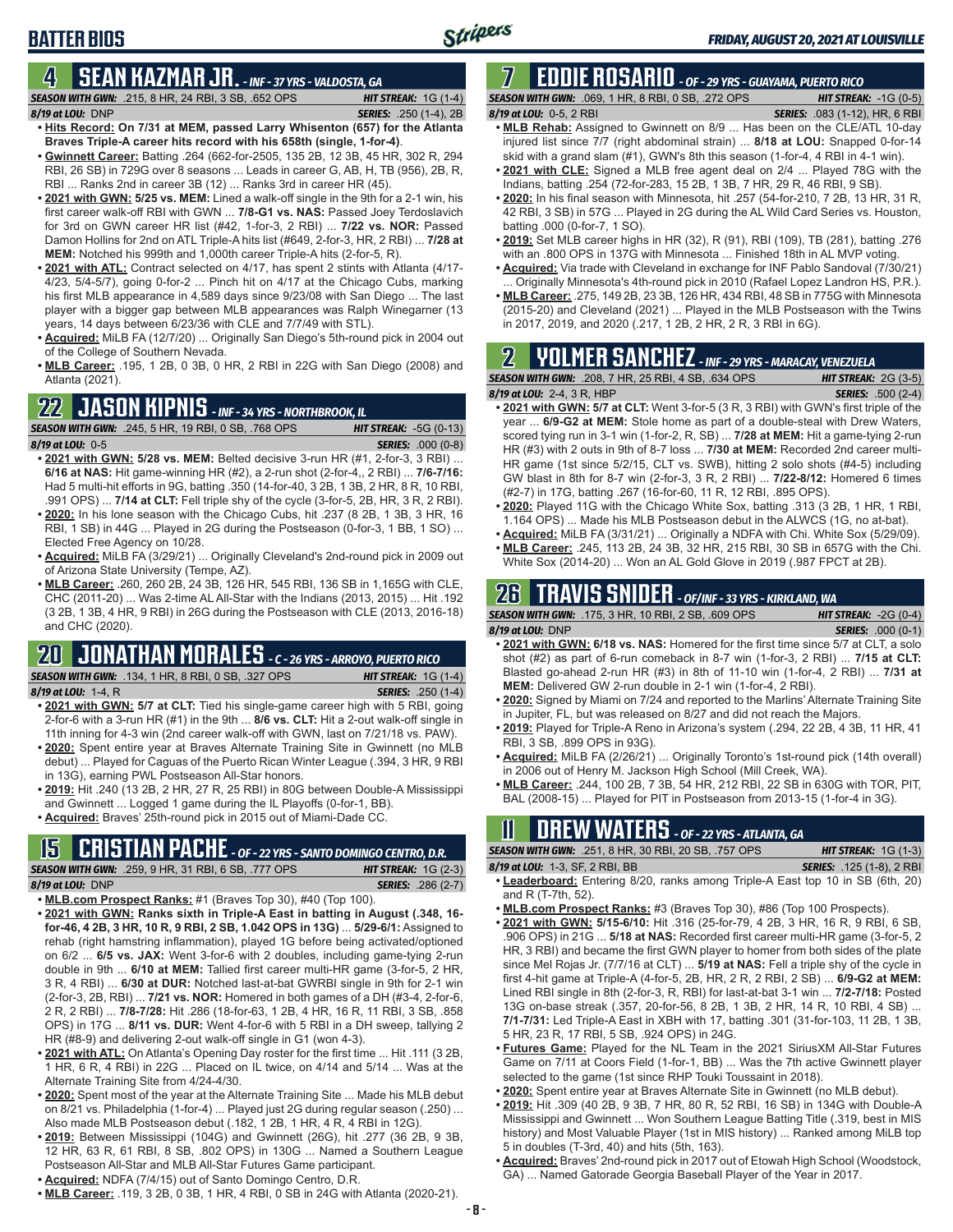### **SEASON SUMMARY**



### **TEAM HIGHS & LOWS**

| <b>OFFENSE:</b>  |  |
|------------------|--|
|                  |  |
|                  |  |
|                  |  |
|                  |  |
|                  |  |
|                  |  |
|                  |  |
|                  |  |
|                  |  |
|                  |  |
|                  |  |
|                  |  |
|                  |  |
|                  |  |
|                  |  |
|                  |  |
|                  |  |
| <b>PITCHING:</b> |  |
|                  |  |
|                  |  |
|                  |  |
|                  |  |
|                  |  |
|                  |  |
|                  |  |
|                  |  |
|                  |  |
|                  |  |
| <b>DEEEMOE.</b>  |  |

#### **DEFENSE:**

| Most Double Plays Turned, Game  3 (5x, last: 7/16 at Charlotte) |  |
|-----------------------------------------------------------------|--|
|                                                                 |  |
|                                                                 |  |
|                                                                 |  |
|                                                                 |  |
|                                                                 |  |

### **TEAM MISCELLANEOUS**

| Largest Blown Lead (Loss)3 Runs (4x, last: 8/6 vs. Charlotte, 5-2, 6-10) |
|--------------------------------------------------------------------------|
|                                                                          |
| Longest Game, Time……………………………………………………4:26 (5/4 at Charlotte)            |
| Longest 9.0-Inning Game, Time……………………………………3:43 (7/18 at Charlotte)      |
|                                                                          |
|                                                                          |
|                                                                          |
|                                                                          |
|                                                                          |
|                                                                          |
|                                                                          |

#### **INDIVIDUAL HIGHS & LOWS**

| <b>HITTING (GAME):</b> |                                                                   |
|------------------------|-------------------------------------------------------------------|
|                        | Hits ……………………………………………………………4 (7x, last: Waters, 7/29 at Memphis) |
|                        |                                                                   |
|                        |                                                                   |
|                        |                                                                   |
|                        |                                                                   |
|                        |                                                                   |
|                        |                                                                   |
|                        |                                                                   |
|                        |                                                                   |
|                        |                                                                   |
|                        |                                                                   |
|                        |                                                                   |
|                        |                                                                   |
|                        |                                                                   |

#### **PITCHING (GAME):**

| Low-Run 9.0 IP CG …………………………………………………………………………………None |
|-------------------------------------------------------|

#### **DEFENSE (GAME):**

#### **STREAKS**

#### **OFFENSIVE (LONGEST IN 2021 ONLY):**

#### **PITCHING (LONGEST IN 2021 ONLY):**

#### **LAST TIME IT HAPPENED (GWINNETT REGULAR-SEASON HISTORY)**

#### **INDIVIDUAL OFFENSE:**

|                             | Homers, Both Sides of Plate  Drew Waters (5/18/21 at Nashville)            |
|-----------------------------|----------------------------------------------------------------------------|
|                             |                                                                            |
|                             |                                                                            |
|                             | Back-to-Back-to-Back Homers  Arcia/Camargo/Demeritte (5/8/21 at Charlotte) |
|                             |                                                                            |
|                             |                                                                            |
|                             |                                                                            |
|                             |                                                                            |
|                             |                                                                            |
|                             |                                                                            |
|                             |                                                                            |
|                             |                                                                            |
|                             |                                                                            |
|                             |                                                                            |
| <b>INDIVIDUAL PITCHING:</b> |                                                                            |
|                             |                                                                            |

| 9.0-Inning No-Hitter (Solo)Todd Redmond (5/28/10 at Louisville)                |  |
|--------------------------------------------------------------------------------|--|
| 9.0-Inning No-Hitter (Comb.) Wooten/Marksberry/Ramirez (6/30/16 at Louisville) |  |
|                                                                                |  |
|                                                                                |  |
|                                                                                |  |
| 21 Consecutive Saves Converted Jairo Asencio (9/6/09-8/8/11)                   |  |
| 25.0-Inning Scoreless Streak Stephen Marek, 25.1 IP (6/6/10-8/2/10)            |  |
|                                                                                |  |

#### **TEAM OFFENSE:**

| <b>TEAM PITCHING:</b> |  |
|-----------------------|--|
|                       |  |
|                       |  |
|                       |  |
|                       |  |
|                       |  |
|                       |  |
|                       |  |
|                       |  |
|                       |  |
| <b>TEAM DEFENSE:</b>  |  |

#### Turn a Triple Play .........................6/5/21 vs. Jacksonville (Camargo-Kipnis-Snider) Commit 5 Errors ..........................................................................8/17/10 vs. Norfolk

| <b>TEAM MISCELLANEOUS:</b> |  |
|----------------------------|--|
|                            |  |
|                            |  |